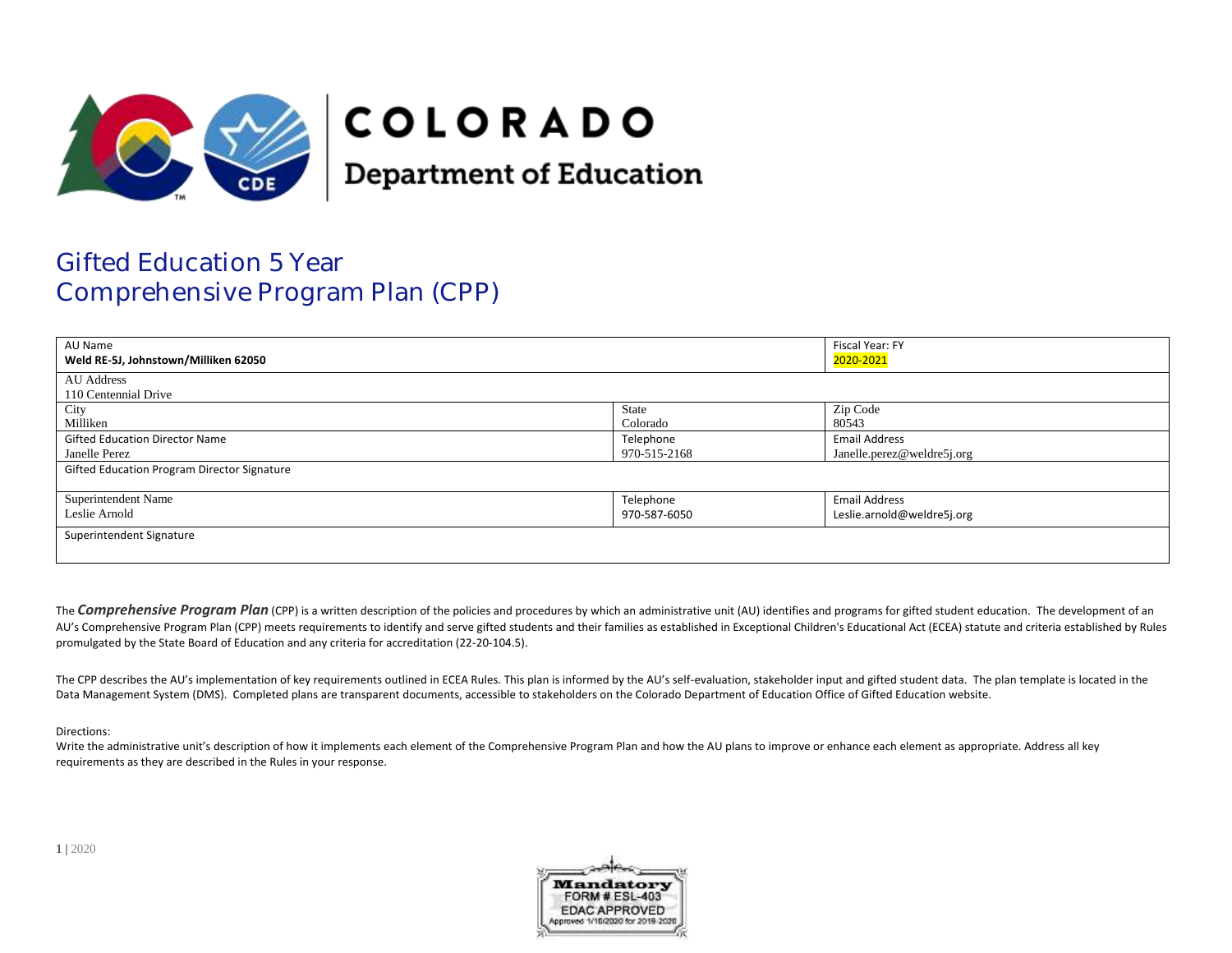| <b>Exceptional Children's Education Act Program Element</b>                                                                                               |                                                                                                                                                                                  | If the AU plans to shift practices<br>over the next five years, use the<br>following to explain:<br>Describe the specific action<br>steps (activities, strategies) the<br>AU will take<br>Identify the data, policies and<br>procedures, and/or research<br>that supports the specific steps<br>that were selected<br>Identify who is responsible for<br>implementing these actions<br>steps<br>Provide a timeline for<br>$\bullet$<br>implementation with specific<br>benchmarks and dates<br>Identify the measures used to<br>$\bullet$<br>assess the success of the<br>proposed action |
|-----------------------------------------------------------------------------------------------------------------------------------------------------------|----------------------------------------------------------------------------------------------------------------------------------------------------------------------------------|-------------------------------------------------------------------------------------------------------------------------------------------------------------------------------------------------------------------------------------------------------------------------------------------------------------------------------------------------------------------------------------------------------------------------------------------------------------------------------------------------------------------------------------------------------------------------------------------|
| Procedures for Parent, Family, and Student Engagement 12.02(2)(a)<br>12.02(2)(a)(i) The program plan shall describe how the AU implements parent,         | $12.02(2)(a)(i)$ : Weld RE-5J implements parent, family, and student engagement and<br>communication regarding gifted education programs that include, but are not limited to:   |                                                                                                                                                                                                                                                                                                                                                                                                                                                                                                                                                                                           |
| family, and student engagement and communication with regard to gifted                                                                                    | All parents are notified when testing for identification occurs during the 2nd and 6th grade                                                                                     |                                                                                                                                                                                                                                                                                                                                                                                                                                                                                                                                                                                           |
| education programs that include, but are not limited to: how parents are                                                                                  | levels; Ways to educate parents and families about giftedness or parenting gifted students                                                                                       |                                                                                                                                                                                                                                                                                                                                                                                                                                                                                                                                                                                           |
| informed about access to identification procedures; ways to educate parents and                                                                           | is available during annual ALP conferences, through GT coaches and GT coordinator, on                                                                                            |                                                                                                                                                                                                                                                                                                                                                                                                                                                                                                                                                                                           |
| families about giftedness or parenting gifted students; information about                                                                                 | the Weld RE-5J district website https://www.weldre5j.k12.co.us/student-                                                                                                          |                                                                                                                                                                                                                                                                                                                                                                                                                                                                                                                                                                                           |
| involvement and progress reporting; what programming options are available to<br>match student strengths and challenges; information about concurrent     | information/page/gifted-and-talented, the Parent Handbook, and resources are available<br>upon request from the GT coordinator; information about involvement and progress       |                                                                                                                                                                                                                                                                                                                                                                                                                                                                                                                                                                                           |
| enrollment; how to be involved in college and career planning; primary languages                                                                          | reporting is provided to parents and families during the annual ALP conference;                                                                                                  |                                                                                                                                                                                                                                                                                                                                                                                                                                                                                                                                                                                           |
| in the AU, and ways parents and families may participate in the school                                                                                    | programming options are discussed with parents, family, students, classroom teachers,                                                                                            |                                                                                                                                                                                                                                                                                                                                                                                                                                                                                                                                                                                           |
| community.                                                                                                                                                | and GT coaches with input received and a collaborative decision is made at each school to                                                                                        |                                                                                                                                                                                                                                                                                                                                                                                                                                                                                                                                                                                           |
|                                                                                                                                                           | match the student's strengths and challenges; information about concurrent enrollment is                                                                                         |                                                                                                                                                                                                                                                                                                                                                                                                                                                                                                                                                                                           |
| $12.02(2)(a)(ii)$ In multi-district AUs and BOCES, methods of engagement and                                                                              | provided at the high school level and is available on the school website and from the                                                                                            |                                                                                                                                                                                                                                                                                                                                                                                                                                                                                                                                                                                           |
| communication may vary based upon individual district procedures, but each<br>district must have a plan for parent, family, and student communication and | school counselors, this includes partnerships with University of Northern Colorado and<br>AIMS Community Colleges with coursework or certificate programs, an online option is   |                                                                                                                                                                                                                                                                                                                                                                                                                                                                                                                                                                                           |
| engagement.                                                                                                                                               | available with BYU; parents, family, and the student can be involved in the career planning                                                                                      |                                                                                                                                                                                                                                                                                                                                                                                                                                                                                                                                                                                           |
|                                                                                                                                                           | by CTE pathways being developed at the high school level with exploration beginning at                                                                                           |                                                                                                                                                                                                                                                                                                                                                                                                                                                                                                                                                                                           |
|                                                                                                                                                           | middle school, as well as a plan for all students to develop and complete an ICAP portfolio                                                                                      |                                                                                                                                                                                                                                                                                                                                                                                                                                                                                                                                                                                           |
|                                                                                                                                                           | in Naviance account; since the primary languages in the AU are English and Spanish,                                                                                              |                                                                                                                                                                                                                                                                                                                                                                                                                                                                                                                                                                                           |
|                                                                                                                                                           | documents are provided in these languages and a translator is available when needed; and<br>ways that parents and families participate in the school community include direct    |                                                                                                                                                                                                                                                                                                                                                                                                                                                                                                                                                                                           |
|                                                                                                                                                           | involvement in the ALP writing, parent-teacher conferences, and parents may volunteer in                                                                                         |                                                                                                                                                                                                                                                                                                                                                                                                                                                                                                                                                                                           |
|                                                                                                                                                           | classrooms, as field trip chaperones, club sponsors, and on occasion as coaches.                                                                                                 |                                                                                                                                                                                                                                                                                                                                                                                                                                                                                                                                                                                           |
|                                                                                                                                                           |                                                                                                                                                                                  |                                                                                                                                                                                                                                                                                                                                                                                                                                                                                                                                                                                           |
| Definition of "Gifted Student" 12.02(2)(b)                                                                                                                | 12.02(2)(a)(ii) Not Applicable since Weld RE-5J is not a multi-district AU or BOCES.<br>12.02(2)(b) Gifted and talented children mean those persons between the ages of five and |                                                                                                                                                                                                                                                                                                                                                                                                                                                                                                                                                                                           |
| 12.02(2)(b) The program plan shall include a written definition that is the same as                                                                       | twenty-one whose abilities, talents, and potential for accomplishment are so exceptional                                                                                         |                                                                                                                                                                                                                                                                                                                                                                                                                                                                                                                                                                                           |
| or substantially similar to the definition of "gifted student" specified in section                                                                       | or developmentally advanced that they require special provisions to meet their                                                                                                   |                                                                                                                                                                                                                                                                                                                                                                                                                                                                                                                                                                                           |
| 12.01(16) of these Rules. This definition shall serve as the basis for the                                                                                | educational programming needs. Gifted students are capable of high performance,                                                                                                  |                                                                                                                                                                                                                                                                                                                                                                                                                                                                                                                                                                                           |
| implementation of all other program plan elements described below.                                                                                        | exceptional production, or exceptional learning behavior by virtue of any or a combination                                                                                       |                                                                                                                                                                                                                                                                                                                                                                                                                                                                                                                                                                                           |
|                                                                                                                                                           | of these areas of giftedness:                                                                                                                                                    |                                                                                                                                                                                                                                                                                                                                                                                                                                                                                                                                                                                           |
|                                                                                                                                                           | • Specific academic aptitude                                                                                                                                                     |                                                                                                                                                                                                                                                                                                                                                                                                                                                                                                                                                                                           |
|                                                                                                                                                           | ∘ Reading                                                                                                                                                                        |                                                                                                                                                                                                                                                                                                                                                                                                                                                                                                                                                                                           |
|                                                                                                                                                           | ∘ Writing                                                                                                                                                                        |                                                                                                                                                                                                                                                                                                                                                                                                                                                                                                                                                                                           |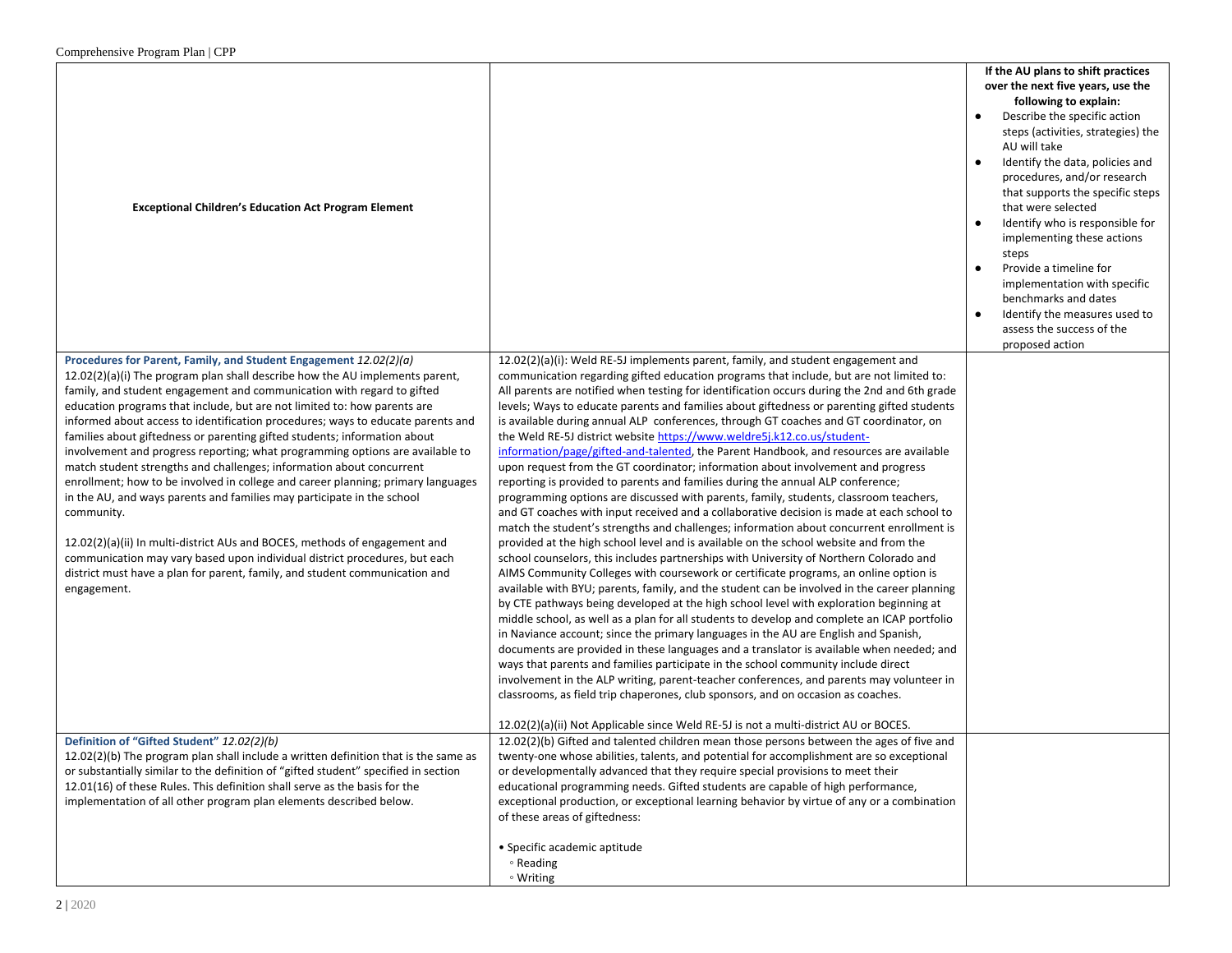|                                                                                                                                                                  | ∘ Math                                                                                                                                                                               |  |
|------------------------------------------------------------------------------------------------------------------------------------------------------------------|--------------------------------------------------------------------------------------------------------------------------------------------------------------------------------------|--|
|                                                                                                                                                                  | ∘ Science                                                                                                                                                                            |  |
|                                                                                                                                                                  | ∘ Social Studies                                                                                                                                                                     |  |
|                                                                                                                                                                  | <sup>o</sup> World Languages                                                                                                                                                         |  |
|                                                                                                                                                                  | • Specific Talent Aptitude                                                                                                                                                           |  |
|                                                                                                                                                                  | • Creative or productive thinking                                                                                                                                                    |  |
|                                                                                                                                                                  | <b>Example 1</b> Leadership abilities                                                                                                                                                |  |
|                                                                                                                                                                  | ∘ Visual arts                                                                                                                                                                        |  |
|                                                                                                                                                                  | • Performing arts                                                                                                                                                                    |  |
|                                                                                                                                                                  | • Musical abilities                                                                                                                                                                  |  |
|                                                                                                                                                                  | ∘ Psychomotor abilities                                                                                                                                                              |  |
|                                                                                                                                                                  | • General Intellectual Ability                                                                                                                                                       |  |
|                                                                                                                                                                  | This definition shall serve as the basis of implementation for all of Weld RE-5J's programs.                                                                                         |  |
| Identification Procedures 12.02(2)(c)                                                                                                                            | $12.02(2)(c)$ The program plan for Weld Re-5J for identifying students who meet the<br>definition specified in section 12.01(16) and for identifying the educational needs of gifted |  |
| The program plan shall describe the assessment process used by the AU for<br>identifying students who meet the definition specified in section 12.01(16) and for | students shall include, but need not be limited to:                                                                                                                                  |  |
| identifying the educational needs of gifted students. The assessment process shall                                                                               |                                                                                                                                                                                      |  |
| recognize a student's exceptional abilities or potential, interests, and needs in                                                                                |                                                                                                                                                                                      |  |
| order to guide student instruction and individualized planning and programming.                                                                                  |                                                                                                                                                                                      |  |
| In traditionally underrepresented student groups and visual/music/performing                                                                                     |                                                                                                                                                                                      |  |
| arts student groups or talent pools, identification may require the collection of                                                                                |                                                                                                                                                                                      |  |
| student information over time, using additional data points from a response to                                                                                   |                                                                                                                                                                                      |  |
| intervention approach, or additional assessment. The AU identification                                                                                           |                                                                                                                                                                                      |  |
| procedures shall include, but need not be limited to:                                                                                                            |                                                                                                                                                                                      |  |
|                                                                                                                                                                  |                                                                                                                                                                                      |  |
| $12.02(2)(c)(i)$ A method(s) to ensure equal and equitable access for all students.                                                                              | $12.02(2)(c)(i)$ In an effort to ensure equal and equitable access for all students, Weld RE-5J                                                                                      |  |
| The program plan shall describe the efforts that the AU will make to identify                                                                                    | screens ALL students in second and sixth grades and those new to the district using the                                                                                              |  |
| gifted students from all populations, including preschool (if applicable) through                                                                                | current version of Naglieri Nonverbal Ability Test (NNAT). Naglieri is used to provide                                                                                               |  |
| twelfth grade students, minority students, economically diverse students,                                                                                        | equitable access for all student populations since there is no reading or writing                                                                                                    |  |
| culturally diverse students, students with limited English proficiency and children                                                                              | requirement. Translated directions are provided to English Language Learners to ensure                                                                                               |  |
| with disabilities;                                                                                                                                               | they understand what the screener is asking them to do. The initial screening process is                                                                                             |  |
|                                                                                                                                                                  | utilized to develop the talent pool with students scoring 85% or higher on this screener                                                                                             |  |
|                                                                                                                                                                  | being included in the talent pool.                                                                                                                                                   |  |
|                                                                                                                                                                  |                                                                                                                                                                                      |  |
| 12.02(2)(c)(ii) Referral procedures that seek referrals from a variety of sources,                                                                               | 12.02(2)(c)(ii) Weld RE-5J does take referrals/nominations from classroom teachers,                                                                                                  |  |
| and screening procedures used for conducting identification assessment. Every                                                                                    | parents, students themselves, and in some cases administration personnel or coaches.                                                                                                 |  |
| AU is strongly encouraged to include optional universal screening in identification                                                                              | There is a formal nomination form in our parent handbook on our district website. Weld                                                                                               |  |
| procedures;                                                                                                                                                      | RE-5J also uses other assessments not in our general process such as the Kaufman Brief                                                                                               |  |
|                                                                                                                                                                  | Intelligence Test (KBIT), Torrance Test of Creative Thinking, and the Kingore Observation                                                                                            |  |
|                                                                                                                                                                  | Inventory when needed. Weld RE-5J will also take into consideration any normed data a                                                                                                |  |
|                                                                                                                                                                  | parent provides from outside sources from testing they have had completed. Weld RE-5J                                                                                                |  |
|                                                                                                                                                                  | conducts interviews, looks at classroom performance, and considers exceptional                                                                                                       |  |
|                                                                                                                                                                  | placement in competitions as part of the body of evidence.                                                                                                                           |  |
|                                                                                                                                                                  |                                                                                                                                                                                      |  |
| $12.02(2)(c)(iii)$ A time line of no more than 30 school days after a referral to                                                                                | $12.02(2)(c)(iii)$ Weld RE-5J maintains a timeline of 30 school days to inform stakeholders                                                                                          |  |
| determine whether a student will continue with formal identification assessment,                                                                                 | following a referral if a student will continue with formal identification or if the student                                                                                         |  |
| or will receive talent pool designation;                                                                                                                         | will receive talent pool designation.                                                                                                                                                |  |
|                                                                                                                                                                  |                                                                                                                                                                                      |  |
| 12.02(2)(c)(iv) Implementation of assessments that align with the purpose of                                                                                     | $12.02(2)(c)(iv)$ Weld RE-5J begins with a universal screener which is the latest version of                                                                                         |  |
| identifying exceptionality in the categories of giftedness, and in traditionally                                                                                 | the Naglieri. All students are tested using NWEA as a district assessment data point.                                                                                                |  |
| underrepresented populations. The AU may choose local assessment tools from                                                                                      | Teachers complete SIGS inventories and parents complete the Scales for Identifying Gifted                                                                                            |  |
| the Department's chart of common and varied assessment tools used in                                                                                             | Students (SIGS) parent inventory. We use Colorado Measures of Academic Success                                                                                                       |  |
| identification;                                                                                                                                                  | (CMAS), and Scholastic Aptitude Tests (SAT) data as part of the body of evidence as well. In                                                                                         |  |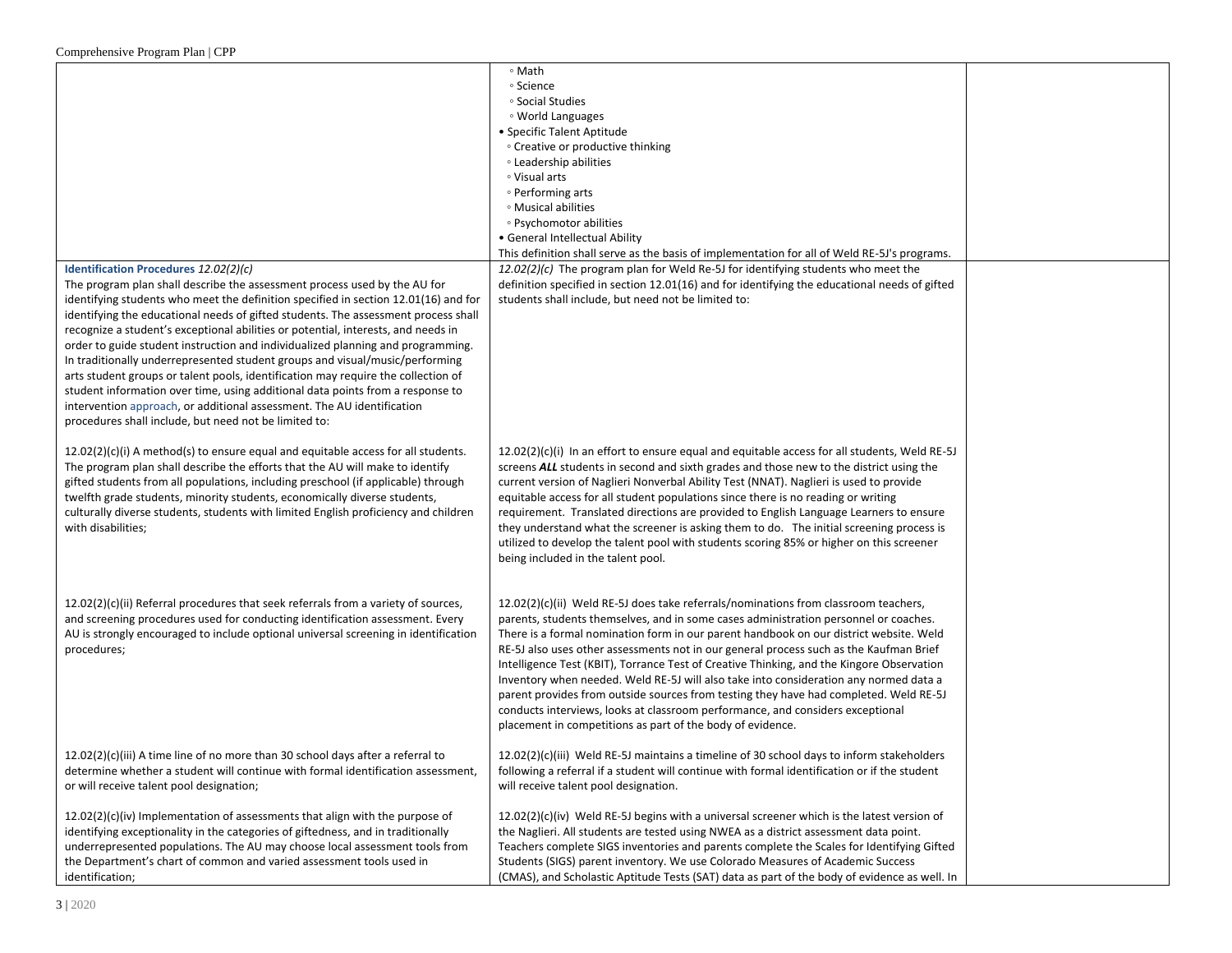| 4 2020                                                                                                                                                                                                                                                                                                                                                                                                                                                                                                                                                                                                                       |                                                                                                                                                                                                                                                                                                                                                                                                                                                                                                                                                                                                                                                                                                                                                                                                                                                                                                                                                                                                                                                                                                                                                                                                                                                                                                                                                                                                                                                                                                                                                                                          |  |
|------------------------------------------------------------------------------------------------------------------------------------------------------------------------------------------------------------------------------------------------------------------------------------------------------------------------------------------------------------------------------------------------------------------------------------------------------------------------------------------------------------------------------------------------------------------------------------------------------------------------------|------------------------------------------------------------------------------------------------------------------------------------------------------------------------------------------------------------------------------------------------------------------------------------------------------------------------------------------------------------------------------------------------------------------------------------------------------------------------------------------------------------------------------------------------------------------------------------------------------------------------------------------------------------------------------------------------------------------------------------------------------------------------------------------------------------------------------------------------------------------------------------------------------------------------------------------------------------------------------------------------------------------------------------------------------------------------------------------------------------------------------------------------------------------------------------------------------------------------------------------------------------------------------------------------------------------------------------------------------------------------------------------------------------------------------------------------------------------------------------------------------------------------------------------------------------------------------------------|--|
| 12.02(2)(c)(ix) A communication procedure by which parents are made aware of<br>the identification assessment process for their student, understand the results of                                                                                                                                                                                                                                                                                                                                                                                                                                                           | $12.02(2)(c)(ix)$ The communication procedure by which parents are made aware of the<br>identification assessment process for their student, understand the results of the<br>determination, and engage in the development and review of the student's ALP includes                                                                                                                                                                                                                                                                                                                                                                                                                                                                                                                                                                                                                                                                                                                                                                                                                                                                                                                                                                                                                                                                                                                                                                                                                                                                                                                      |  |
| 12.02(2)(c)(viii) A determination letter for parents and school files describing the<br>decision of the review team, and area(s) of giftedness if the student is found to<br>have exceptional abilities; and                                                                                                                                                                                                                                                                                                                                                                                                                 | 12.02(2)(c)(viii) A letter is sent home to parents once final determinations have been made<br>and a copy is placed in the students cumulative GT file which includes all documents that<br>were utilized to determine giftedness are placed in the student's cumulative school file.                                                                                                                                                                                                                                                                                                                                                                                                                                                                                                                                                                                                                                                                                                                                                                                                                                                                                                                                                                                                                                                                                                                                                                                                                                                                                                    |  |
| 12.02(2)(c)(vii) A review team procedure for determining identification or a talent<br>pool designation from a body of evidence and for developing individualized ALPs<br>for identified students. When only cognitive ability assessment data meets criteria<br>in a body of evidence, the review team may determine that the student is<br>identified with general or specific intellectual ability. This identification meets the<br>condition of portability.                                                                                                                                                            | $12.02(2)(c)(vii)$ Weld RE-5J's GT team utilizes the following procedures for determining<br>identification or talent pool designation:<br>As outlined in our handbook, a 95th percentile or above is the rating used in<br>our district to determine exceptionality.<br>The only exception is an 85th percentile can be scored on the initial screener to<br>$\bullet$<br>become part of the talent pool but will not be used as a qualifier unless it is a<br>95th percentile.<br>We will also take into consideration any normed data a parent provides from<br>$\bullet$<br>outside sources from testing they have had done.<br>We will also conduct interviews, look at classroom performance, and consider<br>$\bullet$<br>exceptional placement in competitions as part of the body of evidence.<br>When only cognitive ability assessment data meets criteria in a body of<br>$\bullet$<br>evidence, Weld RE-5J may determine that the student is identified with general<br>or specific intellectual ability since this identification meets the condition of<br>portability.                                                                                                                                                                                                                                                                                                                                                                                                                                                                                                   |  |
| $12.02(2)(c)(vi)$ A review team procedure; and that includes at least one person<br>trained or endorsed in gifted identification and programming;                                                                                                                                                                                                                                                                                                                                                                                                                                                                            | $12.02(2)(c)(vi)$ The Weld RE-5J GT team completes formal identification each year which<br>currently includes 8 members, 1 of which holds a certificate in Gifted Education and 1 the<br>is pursing GT endorsement. This team meeting takes place in August each year prior to the<br>start of the school year but identification can take place any time if the body of evidence<br>warrants it. The team reviews each case and comes to agreement on either formal<br>identification, watch list, or no placement.                                                                                                                                                                                                                                                                                                                                                                                                                                                                                                                                                                                                                                                                                                                                                                                                                                                                                                                                                                                                                                                                    |  |
| $12.02(2)(c)(v)$ Collection of data for a body of evidence that includes, but is not<br>limited to: assessment results from multiple sources and multiple types of data<br>(i.e. qualitative and quantitative data about achievement, cognitive ability,<br>performance, parent and teacher input, motivation and observations of gifted<br>characteristics/behaviors). The body of evidence contains data to identify the<br>strength area defined in the definition of gifted children and determine<br>appropriate programming services. These same categories are used in data<br>collection and for developing the ALP; | elementary level to gain further insight into a student's strengths. The Cognitive Abilities<br>Test (CogAT) is administered if there is potential and the Naglieri screener does not<br>provide a score that would place the student in the talent pool. We have also developed a<br>district wide portfolio system to be considered as part of the body of evidence as well for<br>the talent aptitudes: Visual Arts, Performing Arts, Music, Dance, Psychomotor, Creativity<br>and/or Leadership.<br>$12.02(2)(c)(v)$ The body of evidence includes formal assessment scores as well as<br>inventories, observational scales and interviews conducted with teachers and parents.<br>Assessments used in our district include:<br>. Cognitive tests that measure general intellectual ability such as the Naglieri and CoGAT,<br>• Achievement tests that measure ability in a specific academic area such as NWEA, CMAS,<br>Star Math and Star Reading In some cases, informal portfolio work is used as well.<br>• Creativity tests that measure creative ability such as The Torrance Test of Creative<br>Thinking<br>• Observation Scales that glean information from classroom teachers and parents such as<br><b>SIGS</b><br>• Interviews or inventory check lists completed by the GT coach with teachers and<br>parents.<br>• Portfolio system used to gather evidence in the talent aptitudes<br>As recommended the body of evidence contains data to identify the strength area defined<br>and these same categories are used in data collection and for developing the ALP. |  |
|                                                                                                                                                                                                                                                                                                                                                                                                                                                                                                                                                                                                                              | some circumstances, the KBIT and/or the Torrance Test of Creative Thinking is given at the                                                                                                                                                                                                                                                                                                                                                                                                                                                                                                                                                                                                                                                                                                                                                                                                                                                                                                                                                                                                                                                                                                                                                                                                                                                                                                                                                                                                                                                                                               |  |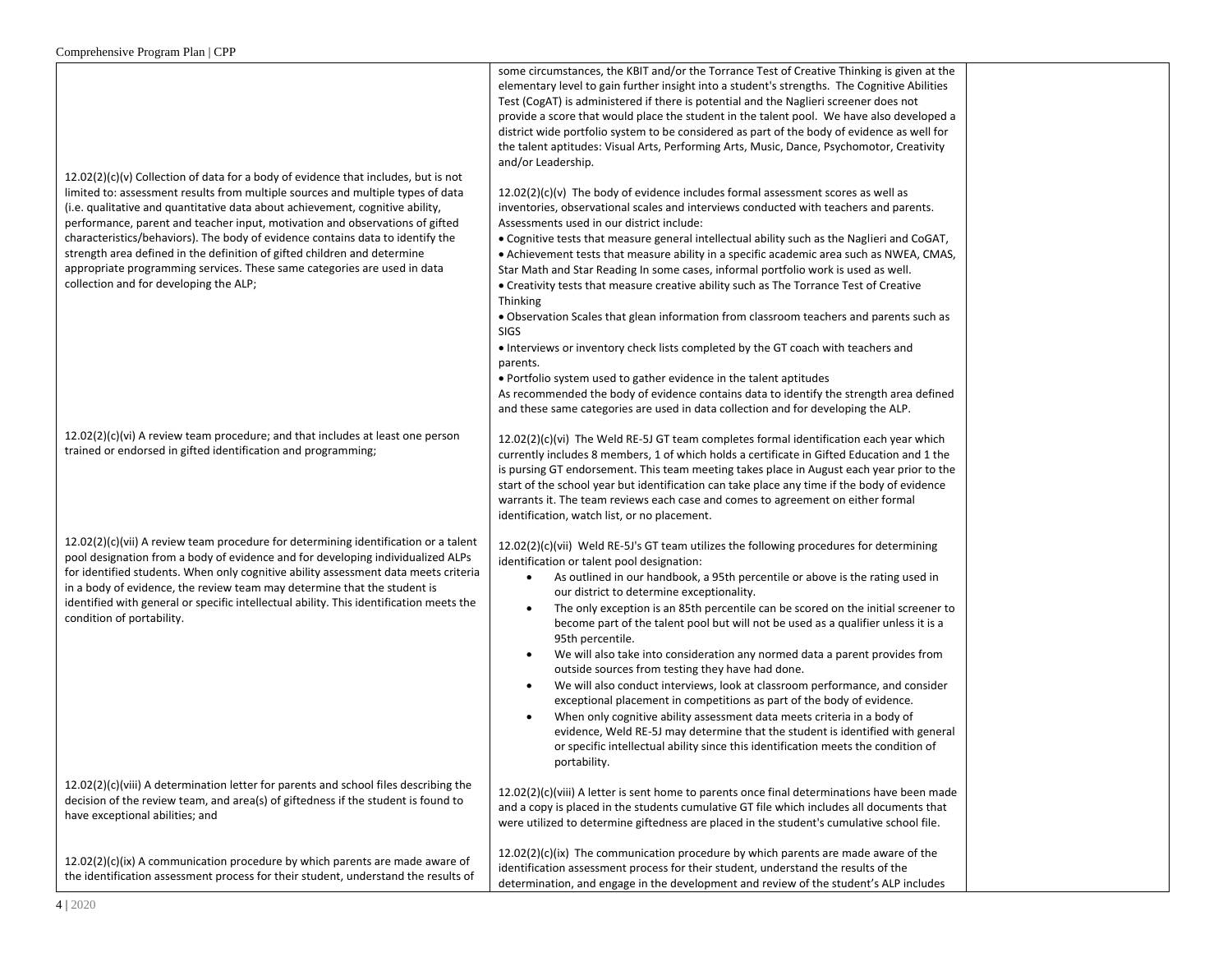| the determination, and engage in the development and review of the student's              | notification letters during the process, parent and student involvement during the ALP                       |  |
|-------------------------------------------------------------------------------------------|--------------------------------------------------------------------------------------------------------------|--|
| ALP.                                                                                      | meetings, questions and concerns are addressed during ALP meetings, and parents are                          |  |
|                                                                                           | encouraged to reach out to the building GT coach or the district GT coordinator if need be.                  |  |
| Criteria for Determining Exceptional Ability (Giftedness) or Talent Pool 12.02(2)(d)      | 12.02(2)(d) Talent Pool                                                                                      |  |
| 12.02(2)(d)(i) For each category of giftedness defined in 12.01(16), criteria for         | 12.02(2)(d)(i) Weld RE-5J maintains criteria for exceptional ability to mean, 95 percentile                  |  |
| exceptional ability means: 95 percentile or above on a standardized nationally            | or above on a standardized nationally normed test or observation tool, or a rating on a                      |  |
| normed test or observation tool, or a rating on a performance assessment that             | performance assessment that indicates exceptionality/distinguished compared to age                           |  |
| indicates exceptionality/distinguished compared to age mates.                             | peers.                                                                                                       |  |
| 12.02(2)(d)(ii) Not meeting criteria on a single assessment tool shall not prevent        | 12.02(2)(d)(ii) A body of evidence is utilized to determine exceptional potential, if criteria               |  |
| further data collection or consideration for identification, if other indicators          | on a single assessment tool is scoring below the 95 <sup>th</sup> percentile for the normal qualification    |  |
| suggest exceptional potential as observed in a body of evidence.                          | procedure.                                                                                                   |  |
| $12.02(2)(d)(iii)$ Criteria for screening assessments is a score range less than the 95   | 12.02(2)(d)(iii) Students scoring in a screening assessment or results from                                  |  |
| percentile ranking or results on observation/performance assessment tools as              | observation/performance assessment tools within the range of 85 <sup>th</sup> percentile to 95 <sup>th</sup> |  |
| determined by the AU to determine referrals, further data collection and                  | percentile will remain in the talent pool while further data collection and observation                      |  |
| observation, and/or formation of student talent pools.                                    | occurs to determine identification or talent pool status.                                                    |  |
| Identification Portability 12.02(2)(e)                                                    | 12.02(2)(e) Identification portability is based upon using the exact state identification                    |  |
| Identification portability shall be based upon AU implementation of statewide             | documents to ensure portability. These charts, developed by CDE, are included in our                         |  |
| identification procedures required in Section 12.02(2)(c) and use of criteria set for     | handbook as a guide to identification for staff and parents. Narratives are also included for                |  |
| exceptionality in Section 12.02(2)(d) and determination of a student's                    | further clarification. Weld RE-5J has implemented procedures for statewide portability of                    |  |
| identification in one or more of the categories of giftedness as described in the         | identification that includes, but may not be limited to:                                                     |  |
| state definition of gifted children in Section 12.01(16). Administrative units shall      |                                                                                                              |  |
| implement procedures for statewide portability of identification that include, but        |                                                                                                              |  |
| may not be limited to:                                                                    |                                                                                                              |  |
|                                                                                           |                                                                                                              |  |
| $12.02(2)(e)(i)$ A requirement that the sending school/district transfer the body of      | $12.02(2)(e)(i)$ Weld RE-5J has adopted the process of inserting a blue file folder into the                 |  |
| evidence for identification and the ALP with student records when the student             | cumulative record file specifically for GT documents only. At the high school level, a                       |  |
| moves from one district to another;                                                       | student is sent with their entire GT file upon withdrawing from high school in addition to                   |  |
|                                                                                           | the transfer process conducted by the counseling office.                                                     |  |
|                                                                                           |                                                                                                              |  |
| 12.02(2)(e)(ii) Review of the transferred student's ALP within 45 school days of          | 12.02(2)(e)(ii) GT coaches will consult with parents, students, and former school about                      |  |
| start date to determine programming options and services that serve the                   | evidence brought in from another district within 45 days of the new enrollment.                              |  |
| identified area(s) according to the district and community resources of the               |                                                                                                              |  |
| receiving district;                                                                       |                                                                                                              |  |
| $12.02(2)(e)(iii)$ If the receiving district finds the body of evidence to be incomplete, | 12.02(2)(e)(iii) If the GT coach cannot gain adequate information from the former in state                   |  |
| the receiving district shall consult with, as practical, the former district, parents,    | school, the student will be re-evaluated according to our district process and standards. If                 |  |
| and student and re-evaluate the identification determination; and.                        | a student transfers from an out of state district, the GT coach will consult with parents and                |  |
|                                                                                           | the students but ultimately the student will be re-evaluated if the evidence in inconclusive                 |  |
|                                                                                           | from an out of state school. Reviews of any incoming GT files from in state or out of state                  |  |
|                                                                                           | will occur within the first 45 days of enrollment to the school district. GT coaches are                     |  |
|                                                                                           | alerted by admin and support staff if a new student has enrolled that possesses a GT file                    |  |
|                                                                                           | and ALP. The GT coach will review the file within 45 days of enrollment to the district to                   |  |
|                                                                                           | determine if the evidence is conclusive of the identification. If so, the GT coach will view                 |  |
|                                                                                           | the ALP to make sure it is up to date with the current school year and have a conversation                   |  |
|                                                                                           | either in person or over the phone with the parents and students to ensure their                             |  |
|                                                                                           | awareness of the ALP and the goals listed. If the ALP is outdated, the GT coach will                         |  |
|                                                                                           | schedule a meeting with parents, the student, and the classroom teacher to update the                        |  |
|                                                                                           | ALP for the school year. If it is determined that the evidence is inconclusive, the student                  |  |
|                                                                                           | will be re-evaluated.                                                                                        |  |
| 12.02(2)(e)(iv) Communication to parents within 60 school days of start date              |                                                                                                              |  |
| about how the new district will meet the needs outlined in the student's ALP              |                                                                                                              |  |
|                                                                                           |                                                                                                              |  |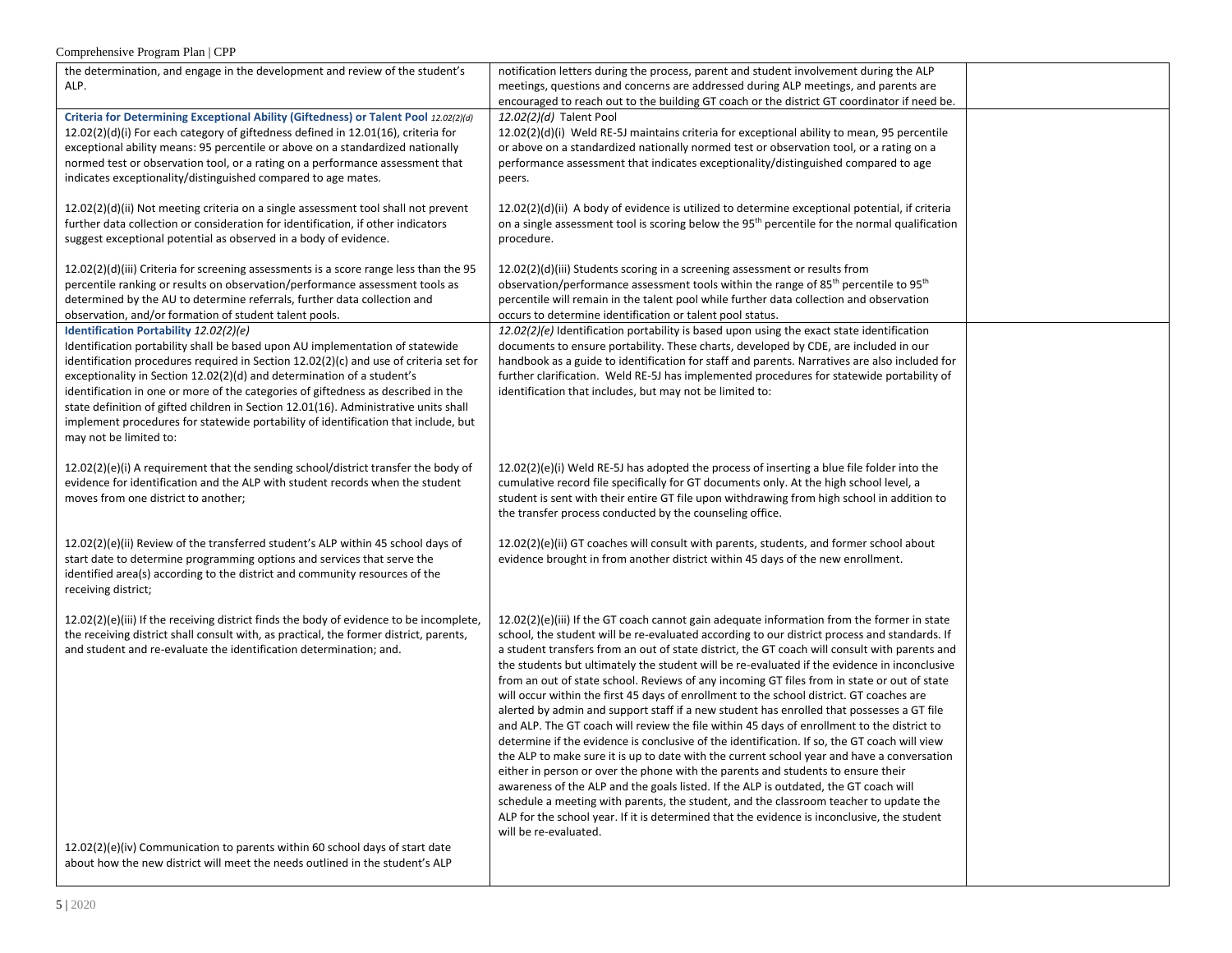|                                                                                                                                                                                                                                                                                                                                                                                                                                                                                                                                                                                                                                                                                                                                                                                   | $12.02(2)(e)(iv)$ Communication to parents will occur within 45 days of the student's start<br>date. Communication will include information about how the district will meet the needs<br>outlined in the student's ALP.                                                                                                                                                                                                                                                                                                                                                                                                                                                                                                                                                                                                                                                                                                                                                                                                                                                                                                                                                                                                                     |  |
|-----------------------------------------------------------------------------------------------------------------------------------------------------------------------------------------------------------------------------------------------------------------------------------------------------------------------------------------------------------------------------------------------------------------------------------------------------------------------------------------------------------------------------------------------------------------------------------------------------------------------------------------------------------------------------------------------------------------------------------------------------------------------------------|----------------------------------------------------------------------------------------------------------------------------------------------------------------------------------------------------------------------------------------------------------------------------------------------------------------------------------------------------------------------------------------------------------------------------------------------------------------------------------------------------------------------------------------------------------------------------------------------------------------------------------------------------------------------------------------------------------------------------------------------------------------------------------------------------------------------------------------------------------------------------------------------------------------------------------------------------------------------------------------------------------------------------------------------------------------------------------------------------------------------------------------------------------------------------------------------------------------------------------------------|--|
| Advanced Learning Plan Content 12.02(2)(f)<br>The AU shall develop an ALP for every gifted student according to the student's<br>determined area(s) of giftedness, interests, and instructional and affective needs.<br>The ALP shall be considered in educational planning toward post-secondary<br>readiness outcomes and decision-making concerning subsequent programming<br>for that student and be used in the articulation/transition process, preschool (if<br>applicable) through grade 12. At the high school level ALPs may blend with the<br>student's individualized career and academic plan (ICAP) if all content of the ALP<br>are inclusive in the ICAP which includes achievement and affective goals. The ALP<br>content shall include, but not be limited to: | 12.02(2)(f) Weld Re-5J develops an ALP for every gifted student identified and tailors it to<br>the student's determined area(s) of giftedness, interest, and instructional and affective<br>needs. ALPs are considered in the educational planning and decision making for a<br>student's programming and transition needs. ALP information at the high school level, is<br>incorporated into the student's individualized career and academic plan (ICAP) and<br>conversations are held among the student, GT coach, counselors, and parents.                                                                                                                                                                                                                                                                                                                                                                                                                                                                                                                                                                                                                                                                                              |  |
| $12.02(2)(f)(i)$ A student profile described in a body of evidence. This profile shall<br>be subject to the AU's student records confidentiality guidelines. The local AU<br>determines periodic updates of the student profile, especially in terms of<br>interests, and/or demonstration of previously unidentified strengths;                                                                                                                                                                                                                                                                                                                                                                                                                                                  | $12.02(2)(f)(i)$ Weld Re-5J's ALPs are confidentiality maintained and include a body of<br>evidence that creates a profile of the student's giftedness, strengths, interests, goals,<br>programming, and note areas that are being monitored as possible unidentified strengths.                                                                                                                                                                                                                                                                                                                                                                                                                                                                                                                                                                                                                                                                                                                                                                                                                                                                                                                                                             |  |
| 12.02(2)(f)(ii) A working-document section of the ALP. This portion of the ALP<br>records annual measurable, attainable achievement and affective goals and<br>progress. Achievement goals are standards-based statements in strength area(s).<br>Additional achievement goals may be needed to address documented<br>achievement gaps or career interest. Affective goals reflect development of<br>personal, social, communication, leadership, and/or cultural competency;                                                                                                                                                                                                                                                                                                     | 12.02(2)(f)(ii) ALPs are written specifically with each student and updated yearly to include<br>the following elements:<br>General demographic information including area of Identification and Synthesis<br>$\bullet$<br>of Body of Evidence<br>Student Interests and Extra Curricular Activities<br>$\bullet$<br>Student goals are standards-based related to the student's strength area. Goals<br>include one standards-based goal in the student's strength area, and one<br>affective goal.<br>All ALP's district wide will be written in standards-based format.<br>Weld RE-5J progress monitors the goals indicated in the ALP and monitors for<br>$\bullet$<br>additional previously unidentified strengths.<br>In order to create meaningful goals for an identified student, the parents and<br>student are asked to give input.<br>Affective goals are written in to develop personal, social, communication,<br>$\bullet$<br>leadership, cultural competency.<br>Collaboratively, the team works to develop an affective goal that is meaningful<br>$\bullet$<br>and appropriate for each student and it is documented in the ALP.<br>Goals are written in a SMART goal format so they are measurable for all<br>stakeholders. |  |
| 12.02(2)(f)(iii) Description or delineation of supplemental curriculum, activities,<br>specific programs or coursework, specific strategies, and/or extended or<br>expanded learning opportunities available in the AU that match a student's<br>strength area(s) and support the goals;                                                                                                                                                                                                                                                                                                                                                                                                                                                                                          | $12.02(2)(f)(iii)$ A description of supplemental curricular, activities, specific programs or<br>coursework, specific strategies, and/or extended or expanded learning opportunities<br>available within Weld RE-5J include, but are not limited to:<br><b>Extra Curricular Activities</b><br>$\bullet$<br>-Competitive sports/activities (e.g., swimming club team, chess team)<br>- Recreational sports/activities (e.g., biking with family, camping)<br>Skill development activities (e.g., music lessons, cooking classes)<br>- Clubs<br>- Family-recommended religious organizations and activities<br>- Civic organizations<br>-Collections/hobbies<br>- Academic Games<br>- Student Council<br>- Before/After School Enrichment Classes<br>- Academic Contests                                                                                                                                                                                                                                                                                                                                                                                                                                                                       |  |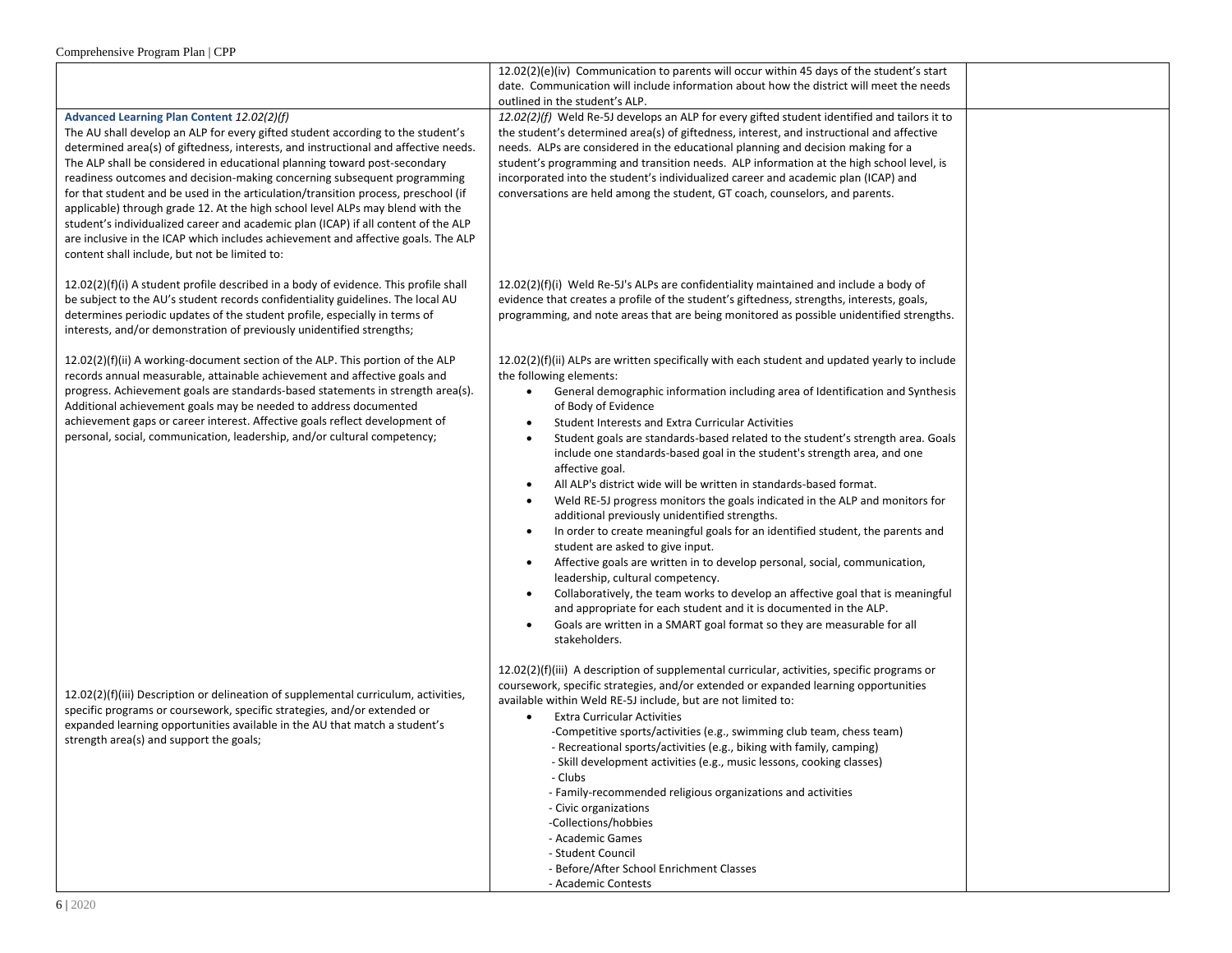| - Summer Program(s) in Strength Area(s)                                                |  |
|----------------------------------------------------------------------------------------|--|
| - Community-Sponsored Activities                                                       |  |
| - District Sponsored GT Events                                                         |  |
| Parental Involvement Seek out community resources to enrich and extend my              |  |
| child's passion areas                                                                  |  |
| - Support the child with content extensions                                            |  |
| - Monitor child's progress                                                             |  |
| - Attend parent, teacher, student conferences to review academic achievement           |  |
| and social-emotional development                                                       |  |
| - Provide homework space and time                                                      |  |
| - Demonstrate interest in child's school life                                          |  |
| - Talk about homework with child                                                       |  |
| - Model mistakes and humor in fixing mistakes                                          |  |
| - Expect school attendance                                                             |  |
| - Help child be organized for school                                                   |  |
| - Celebrate school successes                                                           |  |
| - Assist child with realistic life goals and aspirations                               |  |
| - Encourage child to participate in community service                                  |  |
| - Support child by transporting him/her to GT activities                               |  |
| - Help child to participate in organized activities such as scouts, church             |  |
| groups, chess, or sports teams for socialization and/or leadership skills              |  |
| - Provide child with special music, drama, or art lessons in their area of strength    |  |
| - Communicate directly with school staff when questions arise                          |  |
| -Encourage student to communicate with teachers when questions/concerns                |  |
| arise                                                                                  |  |
| - Provide a homework space that is free of distractions                                |  |
| Strategies/Interventions                                                               |  |
| -Research on particular subjects of interest                                           |  |
| -Use of extension menus on assignments & projects                                      |  |
| -Flexible grouping                                                                     |  |
| -Opportunities to pretest out of content & do extension projects                       |  |
| -Use of technology for projects                                                        |  |
| -Compacting curriculum & providing extension activities                                |  |
| -Accelerated class placement upon meeting criteria                                     |  |
| -Online course study                                                                   |  |
| -Career study -Job shadowing/mentorship                                                |  |
| -Recommended Extra-curricular activities                                               |  |
| -Other: Provide strategies and support to improve in areas needed; Provide             |  |
| demonstrations, experiments, & graphic organizers; Research careers dealing with       |  |
| non-verbal strengths; Exploration of strategic games and puzzles; Suduko and other     |  |
| problem solving puzzles; Drama/Theatre activities; Provide organized learning          |  |
| environment; Explain the big picture; Help student organize materials; Summarize       |  |
| learning; Limit distractions (visual and auditory); Allow student freedom to move,     |  |
| doodle, manipulate etc.; Provide natural or subdued lighting; Provide focus on the     |  |
| learning objectives; Use of advanced organizers; Hands on approach manipulating        |  |
| forms or objects; Visual aids/clues rather than verbal (examples: visual schedules,    |  |
| sight words, vocabulary words, lists of transition words/phrases); Sequential steps;   |  |
| Use of maps, symbols, pictures, videos, overheads, graphs, maps, PowerPoint, media     |  |
| programs; Use of mind or concept maps; Use of visualization; Brainstorm using          |  |
| illustrations, mind maps and models; Use of kinesthetic (drama, movement,              |  |
| manipulatives); Careful seating to avoid distraction (windows, open doorways, etc.);   |  |
| Reflective though active exercises (question-write-pair-share) and brain-storming      |  |
| sessions; Note taking with use of pictures; Help with visual cues and associations for |  |
| memorization.                                                                          |  |
|                                                                                        |  |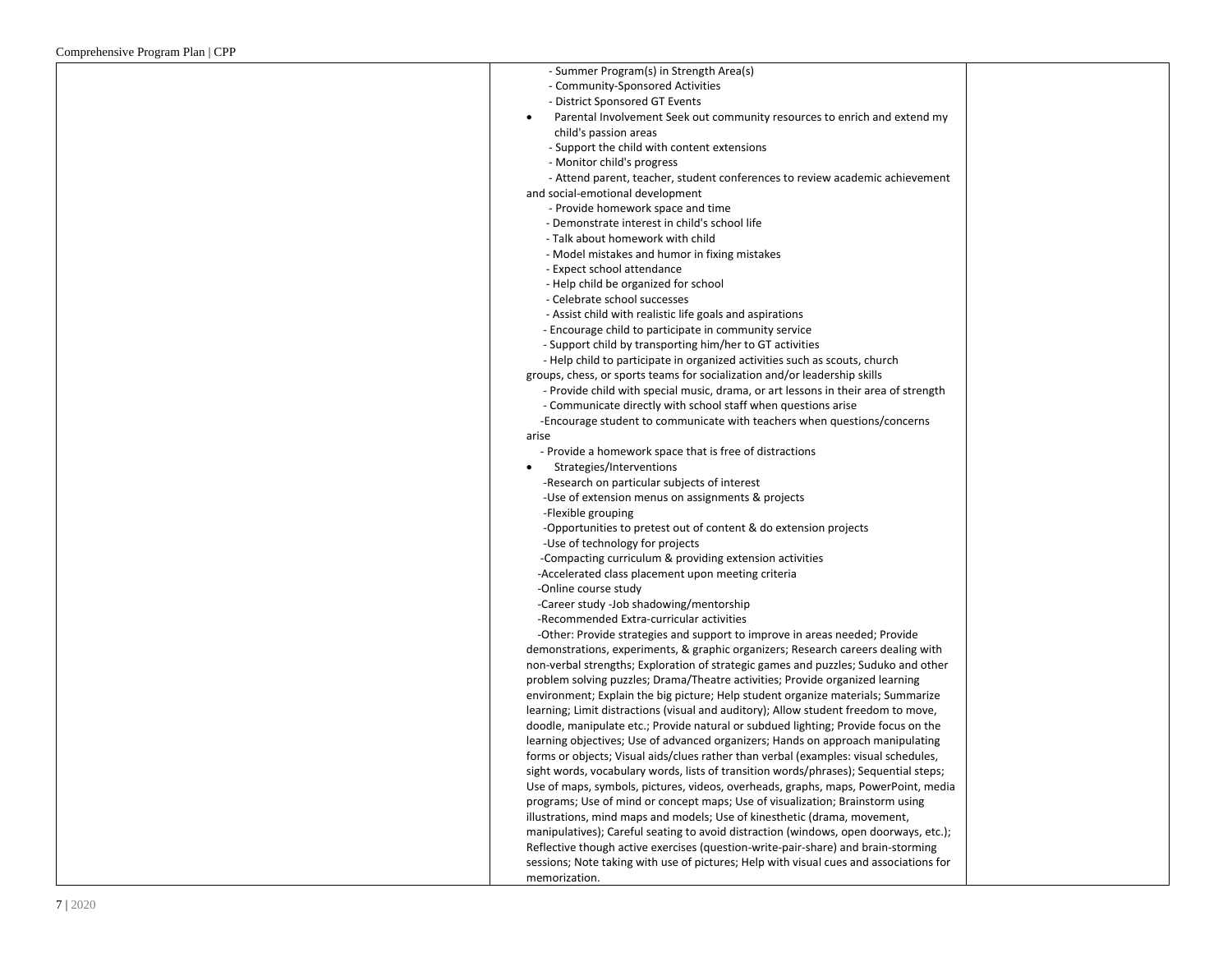|                                                                                     | Learning Structure                                                                            |  |
|-------------------------------------------------------------------------------------|-----------------------------------------------------------------------------------------------|--|
|                                                                                     | -Classroom with flexible grouping                                                             |  |
|                                                                                     | - General education with peer tutoring                                                        |  |
|                                                                                     | - General education with cluster grouping                                                     |  |
|                                                                                     | - Classroom with cross-grade grouping                                                         |  |
|                                                                                     | - Special interest clusters                                                                   |  |
|                                                                                     | - General education with resource room                                                        |  |
|                                                                                     | - General education honors classroom                                                          |  |
|                                                                                     | - Magnet classroom                                                                            |  |
|                                                                                     | - School within a school                                                                      |  |
|                                                                                     | - Advanced Placement                                                                          |  |
|                                                                                     | - International Baccalaureate                                                                 |  |
|                                                                                     |                                                                                               |  |
|                                                                                     | - Magnet School                                                                               |  |
|                                                                                     | - School for gifted students                                                                  |  |
|                                                                                     | Increase Rate of Learning                                                                     |  |
|                                                                                     | *By: Subject-based Acceleration:                                                              |  |
|                                                                                     | - Curriculum compacting                                                                       |  |
|                                                                                     | - Testing out                                                                                 |  |
|                                                                                     | - Post secondary options                                                                      |  |
|                                                                                     | - Independent study                                                                           |  |
|                                                                                     | - Online learning                                                                             |  |
|                                                                                     | - Concurrent/Joint enrollment                                                                 |  |
|                                                                                     | *Grade-based Acceleration                                                                     |  |
|                                                                                     | - Grade skipping                                                                              |  |
|                                                                                     | - Multi-age classrooms                                                                        |  |
|                                                                                     | - Early entrance to middle/high school                                                        |  |
|                                                                                     | - Early admission to college                                                                  |  |
|                                                                                     | *Content Extension (Depth, Complexity, Novelty)                                               |  |
|                                                                                     | *Higher Order Thinking Skills (Critical, Creative)                                            |  |
|                                                                                     |                                                                                               |  |
|                                                                                     | 12.02(2)(f)(iv) Progress monitoring occurs during building level parent-reporting times and   |  |
| 12.02(2)(f)(iv) Progress reports that align with the AU's or member district's      | notes are written in the student's ALP to update the progress towards ALP goals. This can     |  |
| schedule for parent-reporting and/or conferences about student progress.            | occur more frequent if needed.                                                                |  |
| Adjustments to goals and programming options may occur during any progress          |                                                                                               |  |
| reporting period;                                                                   |                                                                                               |  |
|                                                                                     | $12.02(2)(f)(v)$ At Weld RE-5J personnel involvement in ALP development and in the            |  |
| $12.02(2)(f)(v)$ Personnel involved in ALP development, and in progress report      |                                                                                               |  |
| meetings or conferences, including, but not limited to classroom teacher(s),        | progress report meetings includes:                                                            |  |
|                                                                                     | Students, teachers, GT coaches, and parents, at times an administrator may be                 |  |
| student, parents, gifted education staff or staff with training in gifted education | involved in the ALP development as well as the annual ALP meeting.                            |  |
| identification and programming, and support staff as appropriate.                   | Progress monitoring is communicated to parents in a variety of ways including<br>٠            |  |
|                                                                                     | phone call, emails, parent teacher conferences, or written notification that is               |  |
|                                                                                     | sent home.                                                                                    |  |
|                                                                                     | Signatures are acquired on the ALP from all partied involved.                                 |  |
| ALP Procedures and Responsibilities 12.02(2)(g)                                     | 12.02(2)(g)                                                                                   |  |
| 12.02(2)(g)(ii) Personnel assigned with the responsibility for development and      | 12.02(2)(g)(ii) Teachers are informed by the GT coach in each building if a student in their  |  |
| monitoring. At minimum the student's parents and classroom teachers should be       | class had an ALP. Teachers will either take part in the development of the measurable ALP     |  |
| familiar with and support ALP goals, and/or write ALP measurable goals according    | goals (most likely at the elementary level), or will be asked to support ALP goals if they do |  |
| to local procedures. Gifted education resource personnel may assist in the writing  | not take part in the actual writing of the goal (most likely at the middle school and high    |  |
| of goals, but may not be the sole custodian of the ALP. Goals are written and       | school level). Even if teachers do not take part in the actual writing of the goal, the goal  |  |
| aligned with classroom tiered instruction and expanded learning opportunities for   | will be standards aligned so that teachers can easily address the goals within the            |  |
| supplemental or intensive programming;                                              | classroom and provide evidence of achievement. GT coaches will assist in the writing of       |  |
|                                                                                     | goals but will not be the sole custodian due to teacher and parent involvement with either    |  |
|                                                                                     | writing or supporting the goals.                                                              |  |
|                                                                                     |                                                                                               |  |

т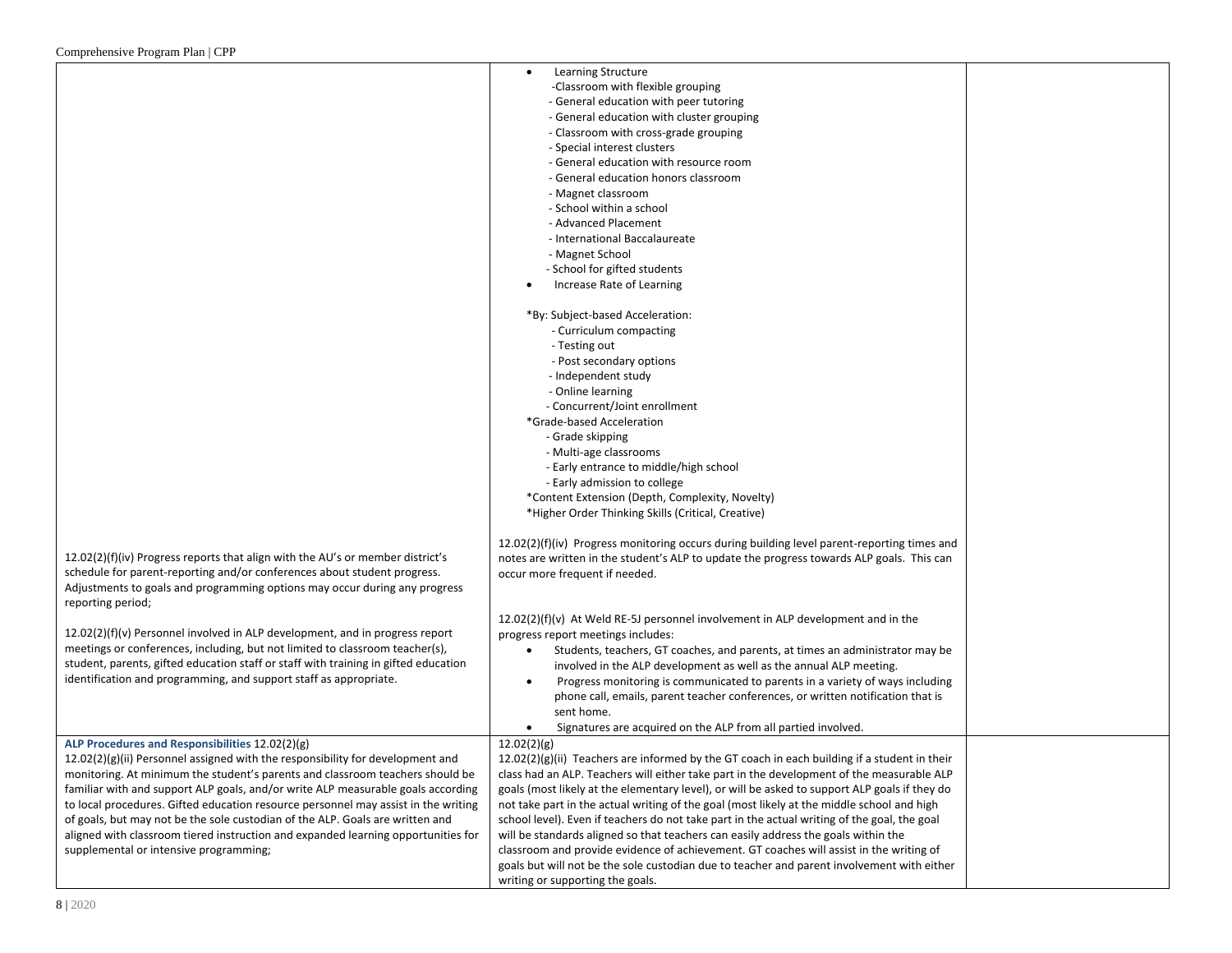- r

| $12.02(2)(g)(iii)$ A method to develop student awareness and active participation in<br>the ALP process;<br>12.02(2)(g)(iv) A process for management of ALPs within the cumulative file<br>system including a procedure for transferring ALPs between grade levels, school<br>levels, and districts. It is highly encouraged that ALPs are written by those working<br>with the gifted student and that the ALP is an ongoing plan for coursework, tiered<br>instruction, and increasing performance in the student's area of strength. ALP<br>goals should be written or reviewed for current relevancy to teachers and<br>students at the beginning of the school year; | $12.02(2)(g)(iii)$ Students are always present at the ALP meeting and are asked many<br>questions by the GT coach and teacher in order to obtain valuable student input into the<br>ALP.<br>$12.02(2)(g)(iv)$ A copy of the body of evidence and the yearly ALP document are placed in<br>the student's cumulative file each year in a blue folder designated solely as a GT file of<br>record. A formally identified student is also flagged in Infinite Campus as a student who<br>has an ALP. The flag in Infinite Campus alerts classroom teachers that an ALP exists and<br>prompts them to locate it within the system. ALPs are updated at in the fall of each school<br>year.                                                                                                                                                                                                                                                                                                                                                                                                                                                                                                                                                                                                                                                                                                  | $12.02(2)(g)(iii)$ The use of a Google<br>Survey is being explored at the high<br>school level to engage high school<br>students in the participation of the<br>ALP development. |
|---------------------------------------------------------------------------------------------------------------------------------------------------------------------------------------------------------------------------------------------------------------------------------------------------------------------------------------------------------------------------------------------------------------------------------------------------------------------------------------------------------------------------------------------------------------------------------------------------------------------------------------------------------------------------|----------------------------------------------------------------------------------------------------------------------------------------------------------------------------------------------------------------------------------------------------------------------------------------------------------------------------------------------------------------------------------------------------------------------------------------------------------------------------------------------------------------------------------------------------------------------------------------------------------------------------------------------------------------------------------------------------------------------------------------------------------------------------------------------------------------------------------------------------------------------------------------------------------------------------------------------------------------------------------------------------------------------------------------------------------------------------------------------------------------------------------------------------------------------------------------------------------------------------------------------------------------------------------------------------------------------------------------------------------------------------------------|----------------------------------------------------------------------------------------------------------------------------------------------------------------------------------|
| 12.02(2)(g)(v) An ALP progress reporting timeline. The review of progress<br>integrates with ongoing conference or reporting periods of the district. It is highly<br>encouraged that ALPs be student-led at the secondary level; and                                                                                                                                                                                                                                                                                                                                                                                                                                     | $12.02(2)(g)(v)$ ALP progress is reported when the ALP is developed, and at building level<br>report card periods. Students at all levels are encouraged to contribute, participate, and<br>led the direction of the ALP.                                                                                                                                                                                                                                                                                                                                                                                                                                                                                                                                                                                                                                                                                                                                                                                                                                                                                                                                                                                                                                                                                                                                                              |                                                                                                                                                                                  |
| $12.02(2)(g)(vi)$ A system to show evidence of parent engagement and input in ALP<br>development and in the review of progress. Evidence may include, but is not<br>limited to: signature, electronic signature or checkbox of involvement, checklist,<br>or other assurance supporting the student's growth. If after 3 documented<br>attempts to contact the parents for signature, no parental signature is obtained,<br>school personnel shall continue with ALP implementation and continue to engage<br>parents in the process.                                                                                                                                     | $12.02(2)(g)(vi)$ Weld RE-5J shows evidence of parent engagement and input in ALP<br>development and the review progress by maintaining signatures on ALP documents at the<br>ALP meetings and survey information obtained during the identification process.                                                                                                                                                                                                                                                                                                                                                                                                                                                                                                                                                                                                                                                                                                                                                                                                                                                                                                                                                                                                                                                                                                                          |                                                                                                                                                                                  |
| Programming 12.02(2)(h)<br>$12.02(2)(h)(i)$ The program plan shall describe the programming components,<br>options, and strategies that will be implemented by the AU and schools to<br>appropriately address the educational needs of gifted students. Programming<br>shall match the academic strengths and interests of the gifted student. Other<br>educational or affective needs shall be addressed according to the individual<br>student's profile. Programming components, options, and strategies shall include,<br>but need not be limited to:                                                                                                                 | 12.02(2)(h)<br>$12.02(2)(h)(i)$ The components, options, and strategies offered in Weld RE-5J address the<br>educational needs of gifted students through a variety of approaches both in and out of<br>the classroom. Within the classroom, differentiation techniques, depth and complexity,<br>project based learning, and the use of menus have been implemented Additional<br>components to gifted education include:<br>Grade and content acceleration<br>Above grade level online learning opportunities<br>Cluster grouping<br>$\bullet$<br>Advanced and honors level classes<br>Cross grade grouping<br>GT pull-out enrichment<br>GT enrichment classes<br>Secondary level GT students mentoring elementary level GT students<br>Social Emotional Lunch Bunches and Break-out sessions<br>Professional workshops for student with published authors<br><b>GT Seminar</b><br>Science Fair and National History Day<br>Work with College in Colorado for ICAP<br>$\bullet$<br>Pre-AP and AP classes<br>Concurrent enrollment and Dual Enrollment<br>Independent Study<br>Acceleration through online learning<br>Certificate Programs through Aims community college<br>STEM certification through CSU<br>Wide range of elective classes<br>Senior Seminar<br>Multitude of extra curricular opportunities that can capitalize on leadership,<br>creativity, and public speaking |                                                                                                                                                                                  |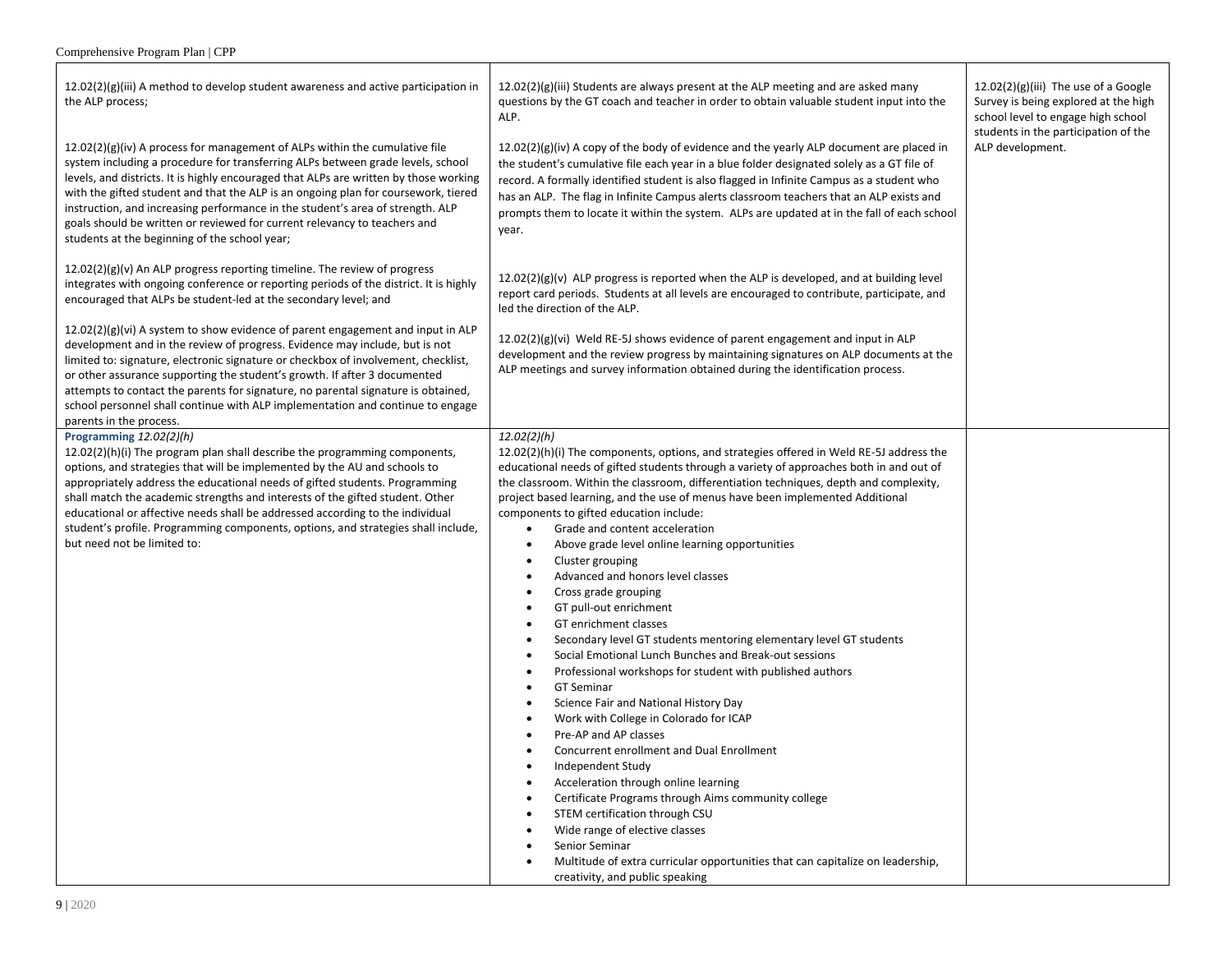|                                                                                                                                                                                                                                                                                                                  | Advanced math classes at the middle school level in 7th and 8th grade<br>STEM as an elective class at the middle school level<br>Robotics as an elective class at the middle school level<br>Sphero Club during the school day at the charter school open to K-8th grades<br>Junior Great Books                                                                                                                                                                                                                                                                                                                                                                                                                                                                                                                                                                                                                                                                  |                                                                                              |
|------------------------------------------------------------------------------------------------------------------------------------------------------------------------------------------------------------------------------------------------------------------------------------------------------------------|------------------------------------------------------------------------------------------------------------------------------------------------------------------------------------------------------------------------------------------------------------------------------------------------------------------------------------------------------------------------------------------------------------------------------------------------------------------------------------------------------------------------------------------------------------------------------------------------------------------------------------------------------------------------------------------------------------------------------------------------------------------------------------------------------------------------------------------------------------------------------------------------------------------------------------------------------------------|----------------------------------------------------------------------------------------------|
| 12.02(2)(h)(i)(A) Alignment of the gifted student's assessment data and ALP goals<br>to programming options in the areas of giftedness;                                                                                                                                                                          | $12.02(2)(h)(i)(A)$ Programming aligns with ALP goals. Students identified in specific<br>academic areas are placed in advanced tracks of that area or instructed using<br>differentiation strategies to service for the student at an appropriate challenge level. In<br>non-academic areas of identification, ALP goals are written to align to the programming<br>that is offered or to accommodate outside programming. When Weld RE-5J does not have<br>needed programming accommodations outside programming by adjusting the student's<br>schedule or platform in which they learn content (e.g., online options).                                                                                                                                                                                                                                                                                                                                        |                                                                                              |
| $12.02(2)(h)(i)(B)$ Structures or type of delivery by which gifted students are served<br>at the different school levels (e.g., the general classroom, resource location, small<br>instructional group, and/or pullout for direct and extended instruction aligned to<br>strength area);                         | 12.02(2)(h)(i)(B) The delivery of programming at different levels spans a variety of<br>techniques that include compacting curriculum, acceleration of content by a full year,<br>testing out of content coupled by either acceleration or extended learning opportunities,<br>differentiation techniques including project based learning & extension menus, Depth and<br>Complexity, pull-out, cluster grouping, cross grade grouping, independent studies, online<br>learning, and concurrent enrollment opportunities. Weld RE-5J has implemented, to a<br>high degree, the use of pre-tests to determine mastery of content. If a student scores at a<br>level that shows mastery, teachers then design alternative curriculum for those students<br>and excuse them from the work the rest of the class is doing for that unit. GT coaches in<br>each building are available to help teachers design curriculum for students who have<br>passed pre-tests. |                                                                                              |
| 12.02(2)(h)(i)(C) Support in differentiated instruction and methods (e.g.,<br>acceleration, cluster grouping and higher order thinking skills);<br>12.02(2)(h)(i)(D) Affective and guidance support systems (e.g., social skills<br>training, early college and career planning);                                | 12.02(2)(h)(i)(C) Depth and complexity training has been provided to staff district-wide<br>with emphasis at the secondary level. GT coaches in each building are available to help<br>teachers design curriculum, instruction, and methods for students.<br>$12.02(2)(h)(i)(D)$ Affective goals are written to ensure service is available that will address<br>the goal effectively. Examples would be counseling support, teacher support within the<br>classroom, support through clubs and organizations, GT coach support, and support<br>through specialized enrichment classes. This can involve meetings, counseling sessions,<br>enrichment classes, daily check-in and check-outs, and connections with parents. In<br>addition, Weld RE-5J offers Social Emotional lunch bunch meetings and/or break-out<br>sessions to our students.                                                                                                                |                                                                                              |
| 12.02(2)(h)(i)(E) Diverse content options provided for gifted students in their<br>areas of strength (e.g., mentorship, Socratic seminars, advanced math, honors<br>courses);<br>12.02(2)(h)(i)(F) The means by which articulation for preschool (if applicable)<br>through grade 12 is planned and implemented; | $12.02(2)(h)(i)(E)$ Diverse content options are provided as indicated above which can be<br>tailored to meet student's areas of strength<br>12.02(2)(h)(i)(F) Each building in Weld RE-5J may offer unique opportunities, therefore the<br>district team meets every year to discuss and evaluate programming district wide as well<br>as within their own buildings. The team however, is aware of what is offered as students<br>move from one level to the next, or perhaps transfer to a different elementary in the<br>district. We have published menus on our district website that articulate programming<br>options at each level to provide valuable information to staff and community about our<br>programming.                                                                                                                                                                                                                                      | 12.02(2)(h)(i)(F) The stated menus<br>on the website need to be published<br>and maintained. |
| 12.02(2)(h)(i)(G) Pre-collegiate and/or pre-advanced placement support;                                                                                                                                                                                                                                          | 12.02(2)(h)(i)(G) Honors level courses are offered at the 9th grade level which translate<br>into Pre-AP courses at the 10th grade level. This structure was implemented several years<br>ago to prepare students for AP level or University level course work once they become                                                                                                                                                                                                                                                                                                                                                                                                                                                                                                                                                                                                                                                                                  |                                                                                              |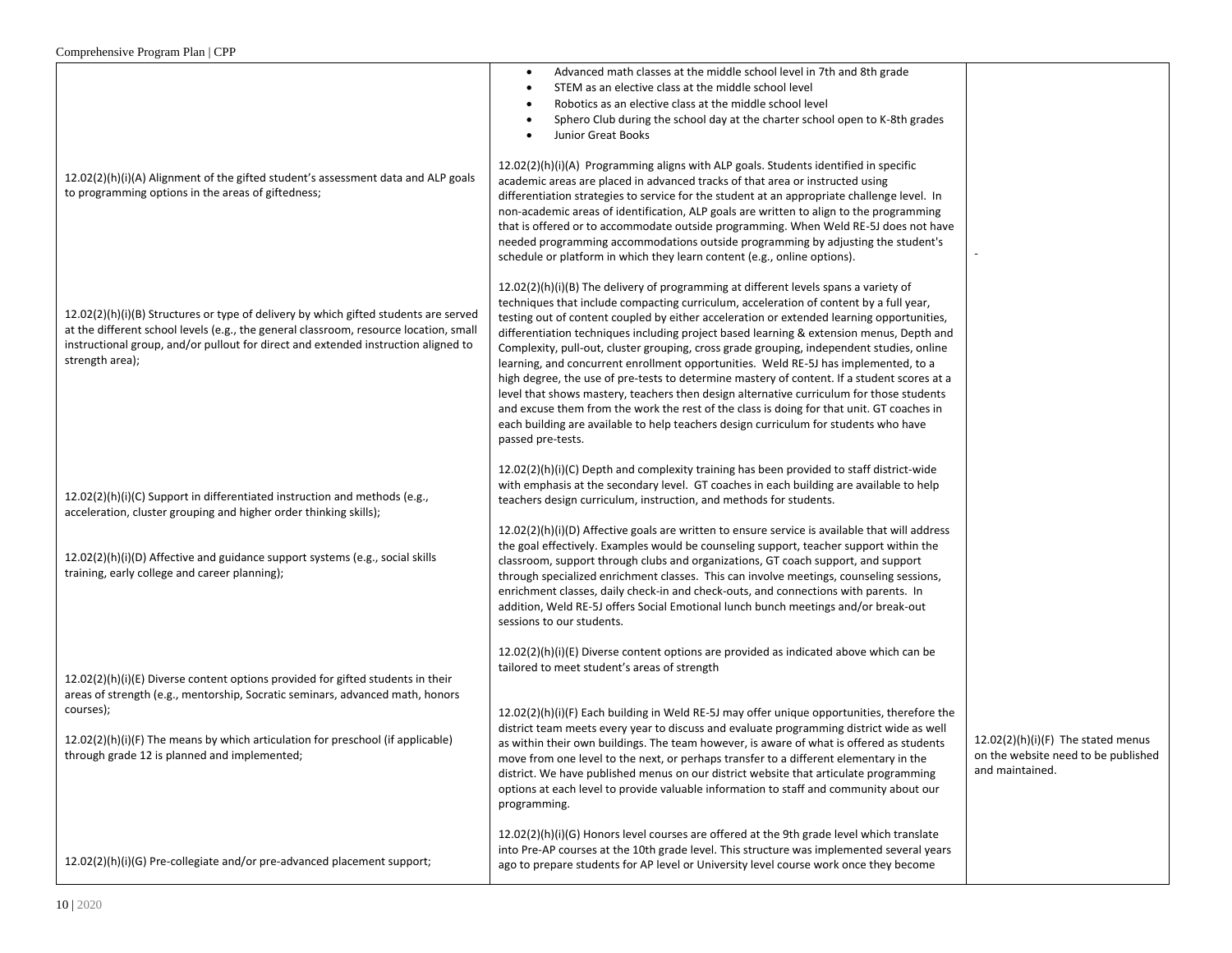|                                                                                                                                                                                                                                                                                                                                                                                                                                                                                                                                                                                                                                 | juniors and seniors. Some identified students have been accelerated in specific content<br>areas however and are able to enroll in AP courses as early as the 10th grade year.                                                                                                                                                                                                                                                                                                                                                                                                                                                                                                                                                      |  |
|---------------------------------------------------------------------------------------------------------------------------------------------------------------------------------------------------------------------------------------------------------------------------------------------------------------------------------------------------------------------------------------------------------------------------------------------------------------------------------------------------------------------------------------------------------------------------------------------------------------------------------|-------------------------------------------------------------------------------------------------------------------------------------------------------------------------------------------------------------------------------------------------------------------------------------------------------------------------------------------------------------------------------------------------------------------------------------------------------------------------------------------------------------------------------------------------------------------------------------------------------------------------------------------------------------------------------------------------------------------------------------|--|
| 12.02(2)(h)(i)(H) ALP development and reviews conducted through the<br>collaborative efforts of the teacher(s), other school personnel (as needed),<br>parents and the student (as appropriate);                                                                                                                                                                                                                                                                                                                                                                                                                                | $12.02(2)(h)(i)(H)$ GT coaches, staff, parents, and the student are involved in the<br>development of the ALP where programming is discussed and considered when<br>developing the ALP goals. The GT coach will work closely with counselors, teachers, and<br>admin to ensure the programming is matching what is outlined in the ALP. This will be<br>evident through documentation during progress monitoring checks with the student.                                                                                                                                                                                                                                                                                           |  |
| 12.02(2)(h)(i)(l) Post-secondary options available to gifted students.                                                                                                                                                                                                                                                                                                                                                                                                                                                                                                                                                          | $12.02(2)(h)(i)(l)$ ICAP is implemented at the middle school level and continues through<br>12th grade. Students begin the process of post-secondary options by taking interest<br>inventories, completing research on chosen occupations, uploading documents supporting<br>their portfolio, completing job shadowing requirements, and completing community<br>service. In addition, all seniors are required to take senior seminar in order to graduate<br>where they finalize their ICAP portfolio as well as complete financial aid documents, fill<br>out job and college applications, fill out scholarship applications, complete community<br>service, and come to a final determination of their path after high school. |  |
| 12.02(2)(h)(i)(J) Concurrent enrollment opportunities, if indicated by a gifted<br>child's ALP or ICAP. To be considered in an ALP, the AU shall consider the<br>student's need for appropriate concurrent enrollment, available options, funding,<br>and requirement for administrative approval.                                                                                                                                                                                                                                                                                                                              | $12.02(2)(h)(i)(J)$ AP level courses, con-current enrollment options both on and off our<br>campus with a partnership through the University of Northern Colorado and Aims<br>Community College, and certificate programs. We also have concurrent enrollment<br>options through BYU using an online format.                                                                                                                                                                                                                                                                                                                                                                                                                        |  |
| 12.02(2)(h)(ii) Students identified with exceptional ability require provisions to<br>develop the areas of strength over time. When underachievement and/or<br>motivational issues are observed behaviors in a gifted student, the ALP team,<br>child study team, or review team shall problem solve in collaboration with the<br>family, the student, and appropriate staff.                                                                                                                                                                                                                                                   | $12.02(2)(h)(ii)$ Addressing underachievement in identified students certainly includes<br>counseling sessions with school counselors, conferences with GT coaches, partnerships<br>and close communication with parents and teachers, weekly check-in plans, planner<br>checks, before and after school assistance in content with teachers and/or tutors, and goal<br>setting. Building level MTSS process are utilized as a problem solving process when a<br>gifted student is underachieving.                                                                                                                                                                                                                                  |  |
| Evaluation and Accountability Procedures 12.02(2)(i)<br>The comprehensive program plan shall describe the AU's procedures for<br>evaluation and accountability including, but not limited to:                                                                                                                                                                                                                                                                                                                                                                                                                                   | $12.02(2)(i)$ The comprehensive program plan shall describe Weld RE-5J's procedures for<br>evaluation and accountability including, but not limited to:                                                                                                                                                                                                                                                                                                                                                                                                                                                                                                                                                                             |  |
| 12.02(2)(i)(i) Unified improvement plan addendum methods by which gifted<br>student performance is monitored and measured for continual learning progress<br>and how such methods align with the state accreditation process (e.g., annual UIP<br>gifted education addendum, multi-district/BOCES summary, intervention progress<br>monitoring data sources, ALP goals, and performance, district, and/or state<br>assessment data). These methods include UIP elements such as annual gifted<br>student performance target(s) and an action plan to meet the target(s) and a<br>timeline to report on progress toward targets; | $12.02(2)(i)(i)$ Weld Re-5J's UIP addendum follows state accreditation and includes a<br>disaggregated data analysis of identified student performance by which district GT goals<br>are set. The Weld RE-5J School District is fully accredited and meets all requirements of<br>CDE. The GT program follows all requirements and rules of the state.                                                                                                                                                                                                                                                                                                                                                                              |  |
| 12.02(2)(i)(ii) Methods by which student affective growth is monitored and<br>measured for continual development (e.g., rubrics for personal journals and<br>anecdotal data, student surveys, demonstration of self-advocacy, and student<br>career and/or college plans);                                                                                                                                                                                                                                                                                                                                                      | 12.02(2)(i)(ii) Affective goals are address each year during the ALP process and<br>documented as to whether the student achieved their goal. Affective goals are also<br>addressed in the progress monitoring notes included in the students ALP.                                                                                                                                                                                                                                                                                                                                                                                                                                                                                  |  |
| 12.02(2)(i)(iii) Methods for ensuring that gifted student performance<br>(achievement and growth) and reporting are consistent with state accreditation<br>and accountability requirements (i.e., disaggregation of state assessment data for<br>gifted students, identification of discrepancies in the data, goal setting and<br>demonstration of achievement and growth); and                                                                                                                                                                                                                                                | $12.02(2)(i)(iii)$ All goals are written in a measurable manner so that evidence can be<br>provided to determine whether or not the student actually met their goal. GT<br>achievement and growth is disaggregated as requested by the state in UIP reporting.                                                                                                                                                                                                                                                                                                                                                                                                                                                                      |  |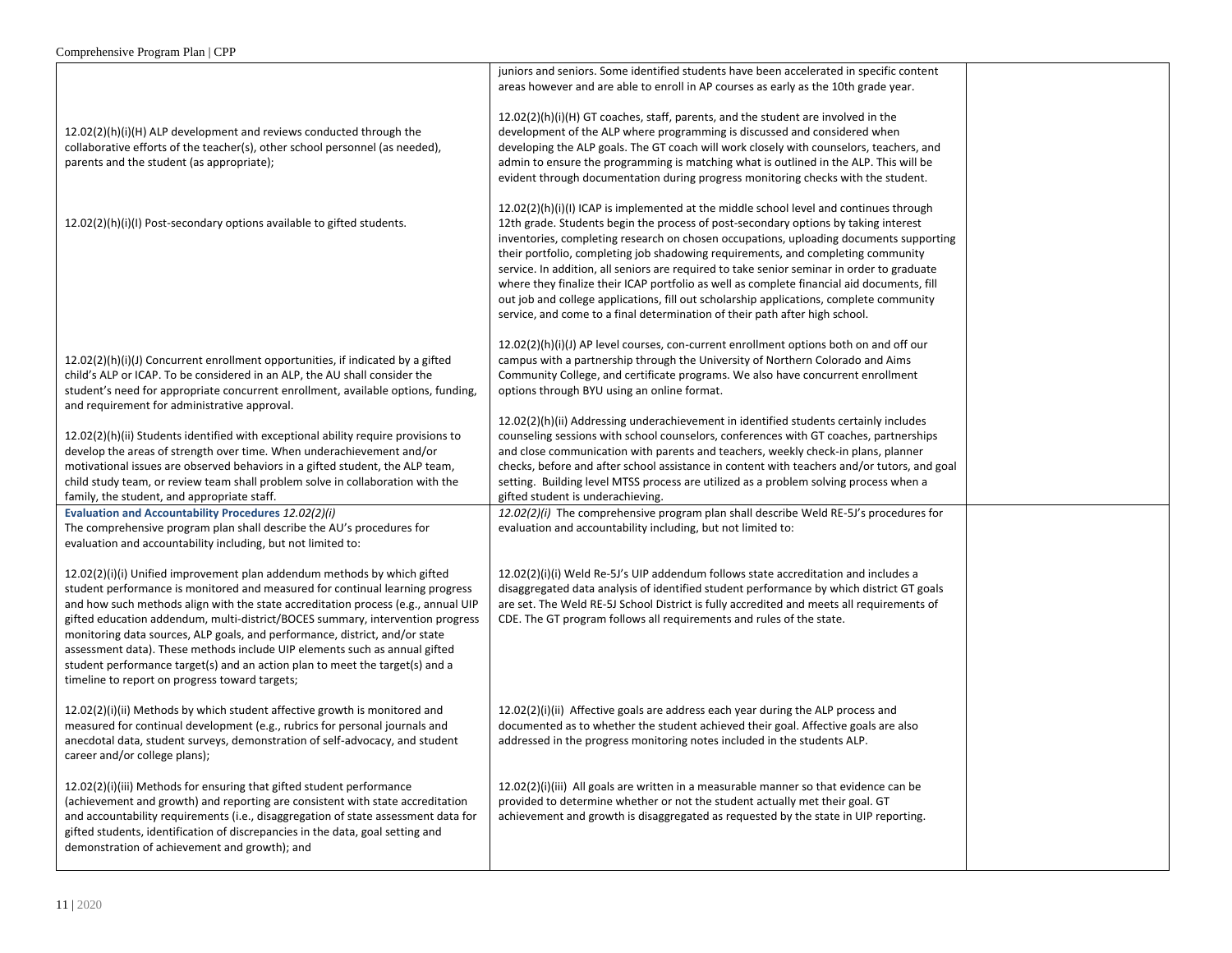| 12.02(2)(i)(iv) Methods for self-evaluation of the gifted program including a<br>schedule for periodic feedback and review (e.g., review of gifted policy, goals,<br>identification process, programming components, personnel, budget and<br>reporting practices, and the impact of gifted programming on student<br>achievement and progress); and                                                                                                                                                                                                                                                                                                                | 12.02(2)(i)(iv) The district team has conducted surveys of stakeholders (parents, students,<br>teachers and admin) to obtain feedback and determine areas of strength in addition to<br>areas in need of improvement.                                                                                                                                                                                                                                                                                                                                                                                                                             | 12.02(2)(i)(iv) Weld Re-5J is<br>exploring the option of using the<br><b>Gifted Education Quality</b><br>Assessment Rubric as a program<br>self-evaluation tool to internally<br>monitor our progress. |
|---------------------------------------------------------------------------------------------------------------------------------------------------------------------------------------------------------------------------------------------------------------------------------------------------------------------------------------------------------------------------------------------------------------------------------------------------------------------------------------------------------------------------------------------------------------------------------------------------------------------------------------------------------------------|---------------------------------------------------------------------------------------------------------------------------------------------------------------------------------------------------------------------------------------------------------------------------------------------------------------------------------------------------------------------------------------------------------------------------------------------------------------------------------------------------------------------------------------------------------------------------------------------------------------------------------------------------|--------------------------------------------------------------------------------------------------------------------------------------------------------------------------------------------------------|
| 12.02(2)(i)(v) Methods by which parents, educators, and other required persons<br>are informed about the methods described in 12.02(2)(i)(i-iv) above.                                                                                                                                                                                                                                                                                                                                                                                                                                                                                                              | $12.02(2)(i)(v)$ The information gleaned from the surveys is reported to stakeholders in one<br>of the following ways: email, given in hard copy at parent teacher conferences, given in<br>hard copy during ALP meeting, or published on district website. Surveys are conducted in<br>the spring every other school year and reported to stakeholders by the fall of the next<br>school year. The district GT team presents to the school board during the fall when results<br>are published. The content of this presentation includes an overview of the program,<br>results of the survey and next steps for sustained program improvement. |                                                                                                                                                                                                        |
| <b>Personnel 12.02(2)(j)</b><br>12.02(2)(j)(i) The program plan shall describe the personnel who provide<br>instruction, counseling, coordination and other programming for gifted students.<br>Personnel shall be knowledgeable in the characteristics, differentiated<br>instructional methods and competencies in the special education of gifted<br>students. Qualified personnel with endorsement or an advanced degree in gifted<br>education are preferred in specific programs and classrooms consisting of mainly<br>gifted students. Beginning with the 2010-2011 school year, every AU shall employ<br>or contract with a person who is responsible for: | 12.02(2)(j) Personnel information for Weld RE-5J:<br>12.02(2)(j)(i) The plan for personnel for Weld RE-5J who provide instruction, counseling,<br>coordination and other programming for gifted students is to employ an individual in the<br>coordinator position whom is qualified personnel with endorsement or an advanced<br>degree in gifted education or in pursuit of said qualifications. Further the plan for<br>personnel at the building level is to provide 1 stipend to each of the six buildings for a GT<br>Coach.                                                                                                                |                                                                                                                                                                                                        |
| 12.02(2)(j)(i)(A) Management of the program plan;                                                                                                                                                                                                                                                                                                                                                                                                                                                                                                                                                                                                                   | $12.02(2)(j)(i)(A)$ Weld RE-5J employs a GT District Director whom is responsible for the<br>management of the program plan and submitting all required documents to CDE for the<br>district and a GT district coordinator whom is responsible for setting district level<br>meetings, creating agendas for those meetings, attending state level director's meetings,<br>implementing new requirements and rules into the district program, completing all state<br>level reporting, executing professional development offered at the district.                                                                                                 |                                                                                                                                                                                                        |
| $12.02(2)(j)(i)(B)$ Professional development activities, the purposes of which are:                                                                                                                                                                                                                                                                                                                                                                                                                                                                                                                                                                                 | $12.02(2)(j)(i)(B)$ Professional development activities, the purposes of which are:                                                                                                                                                                                                                                                                                                                                                                                                                                                                                                                                                               |                                                                                                                                                                                                        |
| 12.02(2)(j)(i)(B)(I) To improve and enhance the skills, knowledge and expertise of<br>teachers and other personnel who provide instruction and other supportive<br>services to gifted students; and<br>12.02(2)(j)(i)(B)(II) To increase, to the extent practicable, the number of qualified                                                                                                                                                                                                                                                                                                                                                                        | 12.02(2)(j)(i)(B)(I) To improve and enhance the teachers and personnel, Weld RE-5J will<br>continue to offer and engage in book studies related to improve participants skills and<br>participation in the regional professional development opportunities, knowledge and<br>expertise in the area of gifted education.                                                                                                                                                                                                                                                                                                                           |                                                                                                                                                                                                        |
| personnel providing instruction to gifted students.                                                                                                                                                                                                                                                                                                                                                                                                                                                                                                                                                                                                                 | $12.02(2)(j)(i)(B)(II)$ To increase the number of qualified personnel providing instruction to<br>gifted students, Weld RE-5J will offer the book studies to any staff interested. Further,<br>Weld RE-5J will encourage staff that are interested in pursuing higher degrees in gifted<br>education to do so and will offer information about grant opportunities when available.                                                                                                                                                                                                                                                                |                                                                                                                                                                                                        |
| 12.02(2)(j)(ii) The AU shall make good faith effort to hire and retain on at least a<br>halftime basis one qualified person to administer and monitor the<br>implementation of the AU's gifted program.<br>12.02(2)(j)(iii) Administrative units should consider employing sufficient personnel                                                                                                                                                                                                                                                                                                                                                                     | $12.02(2)(j)(ii)$ Weld RE-5J has made a good faith effort to hire and retain one half time<br>coordinator who is working towards their GT endorsement to administer and monitor the<br>implementation of the district's GT program.                                                                                                                                                                                                                                                                                                                                                                                                               |                                                                                                                                                                                                        |
| for ALP writing and monitoring, and differentiated instruction for gifted students.                                                                                                                                                                                                                                                                                                                                                                                                                                                                                                                                                                                 | 12.02(2)(j)(iii) Weld RE-5J has employed 1-2 individuals at each building for ALP writing<br>and monitoring, and at times to provide differentiated instruction for gifted students.<br>These individuals also provide building level coaching to other teachers on how to<br>differentiate instruction for gifted students.                                                                                                                                                                                                                                                                                                                      |                                                                                                                                                                                                        |
| $12.02(2)(j)(iv)$ Administrative units should collaborate with universities and<br>colleges for the development of qualified personnel.                                                                                                                                                                                                                                                                                                                                                                                                                                                                                                                             | $12.02(2)(j)(iv)$ Weld RE-5J collaborates with the University of Northern Colorado (UNC) to<br>provide online educational classes for the staff to access. The current coordinator is<br>attending classes at UNC for the GT Endorsement and will do so for the next 2.5-3 years.                                                                                                                                                                                                                                                                                                                                                                 |                                                                                                                                                                                                        |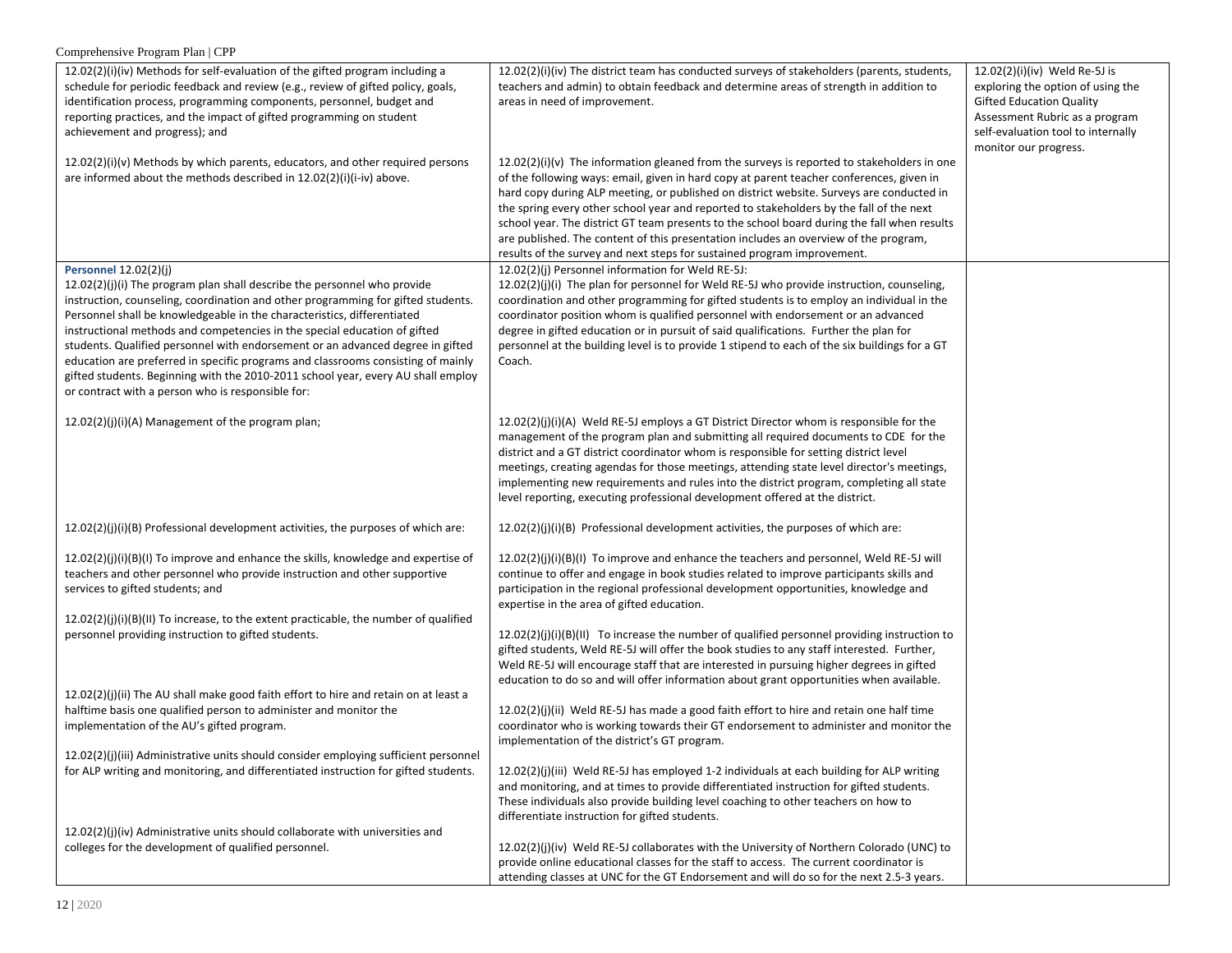| Comprehensive Program Plan   CPP |
|----------------------------------|
|                                  |

| $12.02(2)(j)(v)$ Personnel responsible for the instruction and learning of gifted<br>students in core academic areas must meet the requirements under federal law<br>for highly qualified teachers.                                                                                                                                                                                                                                                                                                                                                                                                                                                                                                                                                       | $12.02(2)(j)(v)$ Weld RE-5J meets the federal requirements for highly qualified in the core<br>academic areas 100%.                                                                                                                                                                                                                                                                                                                                                                                                                                                                                                                                                                                                                                                                                        |  |
|-----------------------------------------------------------------------------------------------------------------------------------------------------------------------------------------------------------------------------------------------------------------------------------------------------------------------------------------------------------------------------------------------------------------------------------------------------------------------------------------------------------------------------------------------------------------------------------------------------------------------------------------------------------------------------------------------------------------------------------------------------------|------------------------------------------------------------------------------------------------------------------------------------------------------------------------------------------------------------------------------------------------------------------------------------------------------------------------------------------------------------------------------------------------------------------------------------------------------------------------------------------------------------------------------------------------------------------------------------------------------------------------------------------------------------------------------------------------------------------------------------------------------------------------------------------------------------|--|
| $12.02(2)(j)(vi)$ Paraprofessionals may serve in supportive roles, but may not be the<br>sole instructional provider, nor may such paraprofessionals be funded using state<br>gifted education funds.                                                                                                                                                                                                                                                                                                                                                                                                                                                                                                                                                     | $12.02(2)(j)(vi)$ Weld RE-5J do not fund paraprofessionals with GT grant funds and they are<br>not sole instructional providers.                                                                                                                                                                                                                                                                                                                                                                                                                                                                                                                                                                                                                                                                           |  |
| $12.02(2)(j)(vii)$ The program plan shall also indicate the content of and means by<br>which the AU supports the acquisition and/or improvement of the knowledge and<br>competencies of personnel through appropriate professional development<br>relating to the instruction, programming and counseling for gifted students. (e.g.,<br>induction and in-service programs, job-embedded training and coaching, gifted<br>education workshops or institutes and college coursework). Key topics should<br>include, but need not be limited to, gifted characteristics and myths,<br>differentiated instruction, affective needs, counseling, content instructional<br>options and advanced curricular strategies (e.g., higher order thinking strategies) | $12.02(2)(j)(vii)$ The plan for Weld RE-5J to support the acquisition and/or improvement of<br>the knowledge and competencies of personnel through appropriate professional<br>development relating to the instruction, programming and counseling for gifted students<br>includes past experiences of book studies, attendance of the CAGT conference, workshops<br>provided by UNC staff, and summer symposium attendance. For the future, Weld RE-5J<br>will continue to support educators in their quest to increase their understanding of gifted<br>education by providing information on additional educational opportunities, maintaining a<br>"library" of educator resources of gifted education, and encouraging individuals to earn<br>their GT masters degree, endorsement, or certification. |  |
| Budget 12.02(2)(k)<br>$12.02(2)(k)(i)$ The AU shall include in the annual plan a budget for gifted education<br>which reflects the collaborative efforts of the AU and cost of implementing the<br>program elements and the student goals stated in the annual comprehensive<br>program plan. The budget shall detail the funding committed by the AU and<br>funding requested from the Department. Funding committed by the AU shall be<br>an amount determined by the AU to contribute towards the AU's gifted student<br>education program described in the AU's program plan. Funds requested from the<br>Department may be used for:                                                                                                                 | 12.02(2)(k)<br>$12.02(2)(k)(i)$ An annual budget plan is submitted to the state that reflects state funding<br>and contributing funds by the district. The budget includes funding committed by Weld<br>RE-5J and funding requested from CDE. Funds requested from CDE are used in the<br>following matter:                                                                                                                                                                                                                                                                                                                                                                                                                                                                                                |  |
| 12.02(2)(k)(i)(A) Salaries for appropriately licensed and endorsed personnel<br>primarily serving gifted students (e.g., gifted education directors, coordinators,<br>resource teachers, counselors and teachers of gifted classrooms);                                                                                                                                                                                                                                                                                                                                                                                                                                                                                                                   | $12.02(2)(k)(i)(A)$ Funds are used to support salaries for licensed or endorsed staff that<br>serve gifted students. This includes the district GT coordinator and building level coaches.                                                                                                                                                                                                                                                                                                                                                                                                                                                                                                                                                                                                                 |  |
| 12.02(2)(k)(i)(B) Professional development and training relating to gifted<br>education;                                                                                                                                                                                                                                                                                                                                                                                                                                                                                                                                                                                                                                                                  | $12.02(2)(k)(i)(B)$ Funds are used to support professional development for gifted education.<br>Past examples include professional workshops addressing reading and writing provided to<br>staff and students at the elementary and middle school levels, this included bringing in a<br>published author to offer professional development to both staff and students.                                                                                                                                                                                                                                                                                                                                                                                                                                    |  |
| $12.02(2)(k)(i)(C)$ Programming options and school counseling or affective guidance<br>specific to gifted students and their ALPs;                                                                                                                                                                                                                                                                                                                                                                                                                                                                                                                                                                                                                        | $12.02(2)(k)(i)(C)$ Funds are used to support program options and school counseling or<br>affective guidance specific to support gifted students and ALPs. Past examples include<br>CAGT conference fees and stipends provided to counselors.                                                                                                                                                                                                                                                                                                                                                                                                                                                                                                                                                              |  |
| $12.02(2)(k)(i)(D)$ Materials used in instructional programming for gifted education;<br>and                                                                                                                                                                                                                                                                                                                                                                                                                                                                                                                                                                                                                                                              | $12.02(2)(k)(i)(D)$ Funds are used to support materials used in instructional programming<br>for gifted education. Past examples of items we have done for our GT students include<br>the purchase of Junior Great Books materials and professional development as an added<br>programming option, materials for robotics clubs at different building, STEM lab materials,<br>Mindware materials for GT enrichment classes, and field trips for GT seminar participants<br>and GT enrichment classes.                                                                                                                                                                                                                                                                                                      |  |
| $12.02(2)(k)(i)(E)$ Administrative costs (classified or grant fiscal staff), technology,<br>and equipment necessary for the education of gifted students up to ten percent<br>for any one of these limited expenditures, and, not to collectively exceed twenty<br>percent of the total amount requested from the Department.                                                                                                                                                                                                                                                                                                                                                                                                                             | 12.02(2)(k)(i)(E) Funds have not historically been used for administrative costs.                                                                                                                                                                                                                                                                                                                                                                                                                                                                                                                                                                                                                                                                                                                          |  |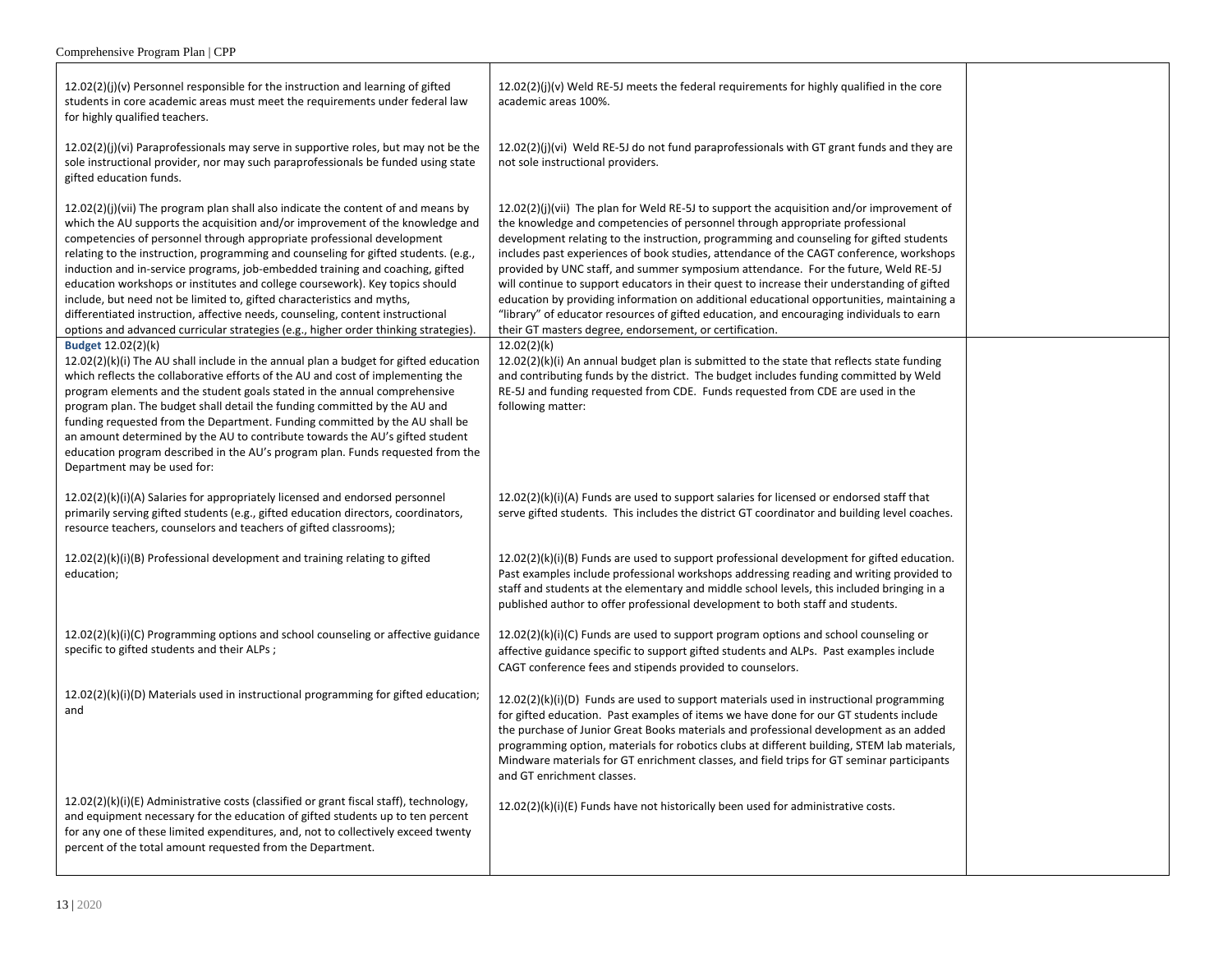| 12.02(2)(k)(ii) Administrative units may contract with other AUs to establish and     | $12.02(2)(k)(ii)$ Weld RE-5J does not contract with other AU's to establish and maintain      |  |
|---------------------------------------------------------------------------------------|-----------------------------------------------------------------------------------------------|--|
| maintain gifted student programs (e.g., art, music, online coursework, and            | gifted programming.                                                                           |  |
| counseling) for the education of gifted children, sharing costs of student            |                                                                                               |  |
| programing in accordance with terms of a contract. This action is optional based      |                                                                                               |  |
| upon available AU resources, and subject to AU discretion. An AU with less than       |                                                                                               |  |
|                                                                                       |                                                                                               |  |
| six children who need a particular program may purchase services from one or          |                                                                                               |  |
| more AUs that provide the appropriate gifted education program for individual or      |                                                                                               |  |
| groups of gifted students. Gifted education personnel in these AUs shall              |                                                                                               |  |
| collaborate on the content and monitoring of such contracts.                          |                                                                                               |  |
| Record Keeping 12.05(1)                                                               | You may simply check "yes" if you follow these procedures. If you do not, please explain.     |  |
| Financial records shall be kept in accordance with generally accepted principles of   | $\boxtimes$ Yes                                                                               |  |
|                                                                                       |                                                                                               |  |
| governmental accounting. Recommended accounting principles are listed in the          |                                                                                               |  |
| Financial Policies and Procedures Handbook.                                           |                                                                                               |  |
|                                                                                       |                                                                                               |  |
| 12.05(2) Inventory                                                                    |                                                                                               |  |
| An inventory shall be maintained of all equipment for which funding was received.     |                                                                                               |  |
| These records shall be maintained throughout the useful life of the equipment.        |                                                                                               |  |
|                                                                                       |                                                                                               |  |
|                                                                                       |                                                                                               |  |
| 12.05(3) Student Education Records                                                    |                                                                                               |  |
| The ALP documents shall be part of the student's cumulative education record.         |                                                                                               |  |
|                                                                                       |                                                                                               |  |
| 12.05(4) Confidentiality of Student Education Records                                 |                                                                                               |  |
| Individually identifiable records of students referred, assessed, evaluated, and/or   |                                                                                               |  |
|                                                                                       |                                                                                               |  |
| served through programming for gifted and talented students in any AU shall be        |                                                                                               |  |
| held to be confidential and protected in accordance with applicable federal and       |                                                                                               |  |
| state laws and regulations. Student records that are collected and/or stored          |                                                                                               |  |
| electronically shall be held to current state law and FERPA regulations governing     |                                                                                               |  |
| the protection of personally identifiable information and the privacy interests of    |                                                                                               |  |
|                                                                                       |                                                                                               |  |
| students.                                                                             |                                                                                               |  |
|                                                                                       |                                                                                               |  |
| 12.05(5) Maintenance and Destruction of Student Education Records                     |                                                                                               |  |
| Gifted student education records and ALPs shall be maintained, retained and           |                                                                                               |  |
| destroyed consistent with the ongoing system of student record keeping                |                                                                                               |  |
| established in the AU, including its member districts or the Charter School           |                                                                                               |  |
|                                                                                       |                                                                                               |  |
| Institute for student records, preschool (if applicable) through grade 12.            |                                                                                               |  |
| Procedures for Disagreement 12.06                                                     | 12.06 Procedures for Disagreement are outlined following the above recommendations:           |  |
| The program plan shall describe procedures for resolving disagreements with           | method to express, discussion in a timely manner, notice of decision, and opportunity to      |  |
| parents/guardians, or students in regard to identification, programming, and          | be heard. This protocol is outlined in our GT Handbook under Procedures for                   |  |
| ALPs. The procedures for resolving disagreements shall include, but need not be       | Disagreement and is readily available to all stakeholders by accessing the district website.  |  |
| limited to: a method for the aggrieved individual to express issues and concerns; a   | The plan is as follows: 1. It is the intent of the Weld RE5J School District to resolve       |  |
|                                                                                       |                                                                                               |  |
| means to discuss disagreements in a timely manner with personnel designated by        | questions and concerns at the level in which they occurred. All questions and concerns        |  |
| the district with authority to resolve the disagreement. The procedures shall         | regarding Gifted and Talented identification, ALPs, and services/programming should be        |  |
| afford the aggrieved individual notice of the decision giving rise to the dispute and | brought first to the Gifted and Talented coach or counselor at your child's school. Students  |  |
| an opportunity to be heard before the decision is implemented. The procedures         | are encouraged to talk with the Gifted and Talented coach or counselor to address any         |  |
| must be posted for ease of access by stakeholders.                                    | questions, issues, or concerns. The Gifted and Talented coach and/or counselor will work      |  |
|                                                                                       | with parents and students to resolve any questions, issues, or concerns by students or        |  |
|                                                                                       | parents/guardians. New information and/or data may be introduced by the                       |  |
|                                                                                       |                                                                                               |  |
|                                                                                       | parents/guardians. 2. If the student and/or parents/guardians are not satisfied with the      |  |
|                                                                                       | response by the Gifted and Talented coach and/or counselor, they should then contact the      |  |
|                                                                                       | building principal. Through collaboration with the student, parents/guardians, counselor,     |  |
|                                                                                       | and Gifted and Talented coach, the principal will resolve the questions, issues, or           |  |
|                                                                                       | concerns. 3. If the student or parents/guardians are not satisfied with the resolution at the |  |
|                                                                                       | building level, they may appeal in writing to the superintendent within 10 school days        |  |
|                                                                                       |                                                                                               |  |
|                                                                                       | after receiving the building level response. The superintendent will review the process and   |  |